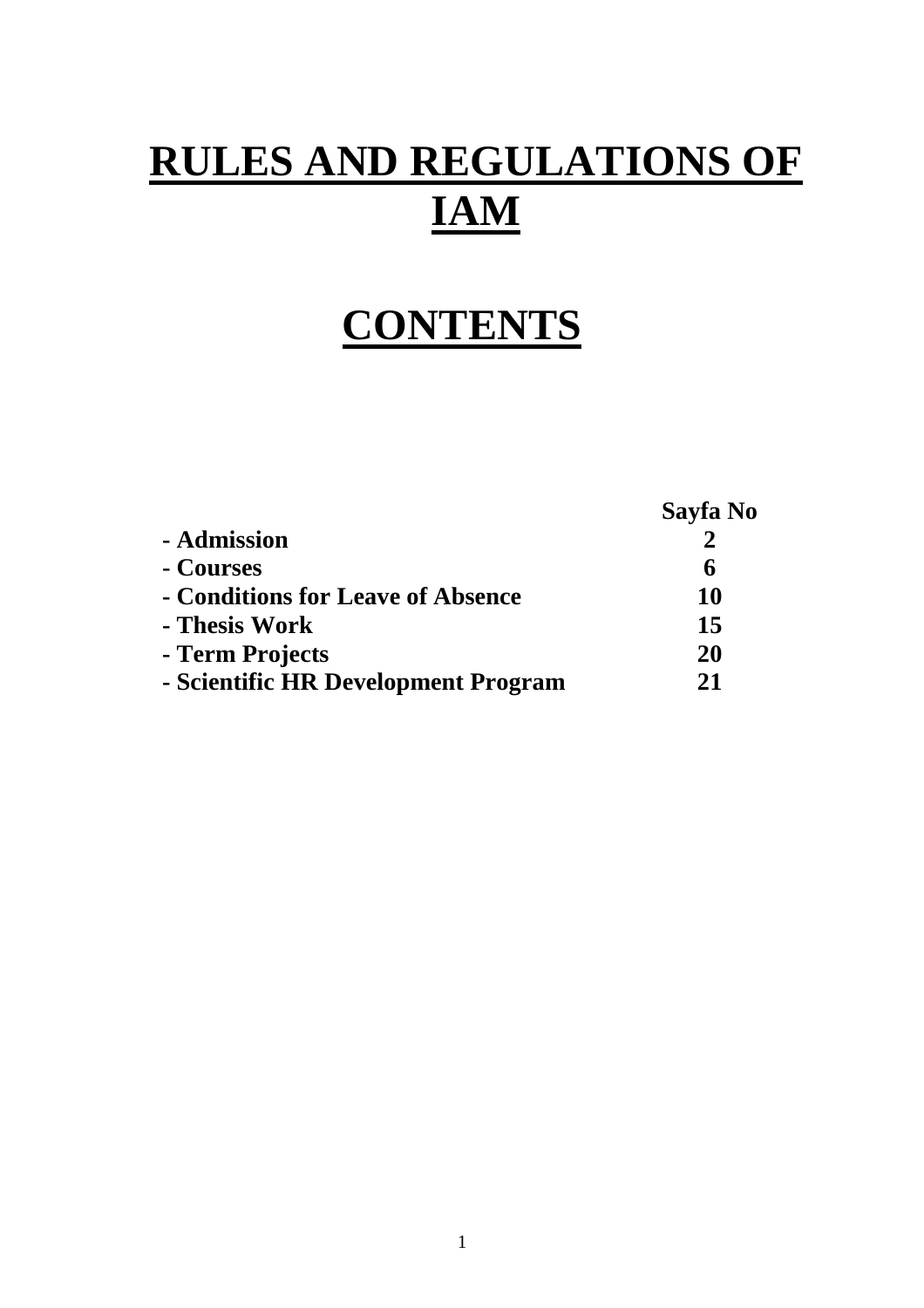## **ADMISSION**

## **1. APPLICATIONS FOR GRADUATE PROGRAMS**

#### **Time of application**

- Deadline for fall semester is the  $30<sup>th</sup>$  of April.
- Deadline for spring semester is the  $30<sup>th</sup>$  of November.

#### **Required documents**

- The application form (available on our website).
- Two letters of recommendation.
- The original application pay-slip.
- Original undergraduate transcript.
- With respect to the regulations which were published in the official newspaper on the  $23<sup>rd</sup>$  of December 2003, a photocopy of the LES exam score:
	- For graduate programs, the minimum limit is 45.
	- For Ph.D from undergraduate, the minimum limit is 50.
	- For Ph.D from graduate, the minimum limit is 60, and for CGPA the minimum limit is 3.00.
- A photocopy of an English Test score (Minimum Limit:  $IYS=65$ , TOEFL new=190, TOEFL old=520, IELTS=6.5, FCE=B, CAE=C, CPE=C).
- According to the decision of the University Senate on the 17th of February 2004:

-the exam scores which have been mentioned above are valid for two years. Any scores which are older than two years at the time of application will not be accepted. -an English test score paper is not required for students who have been students at

METU for at least one semester in the last four semesters.

-a current English test score paper is not required for students who have PhD qualification. The English test score papers which were submitted during the application process are acceptable.

Application to graduate programs can be performed on the internet. Once the online form is completed, it is frozen until all the requested documents are transmitted to the Institute of Applied Mathematics before the deadline.

The students who are accepted to the graduate and Ph.D programs cannot be accepted to the School of Foreign Languages (except for "OYP/35").

#### **Implementation**

The documents which have been received by the Institute are stored on the computer.

- The documents are sent in writing to the related program director once they are completed.
- If the documents are not completed, they are left and the candidate shall be informed by e-mail

It is at the convenience of the Institute ABD director as to who starts semesters. A student is recommended to sign up for two semesters if his/her KPDS result is less than 60 or IYS is less than 55, and one semester if his/her KPDS result is between 61 and 69 and his/her IYS result is between 59 and 64.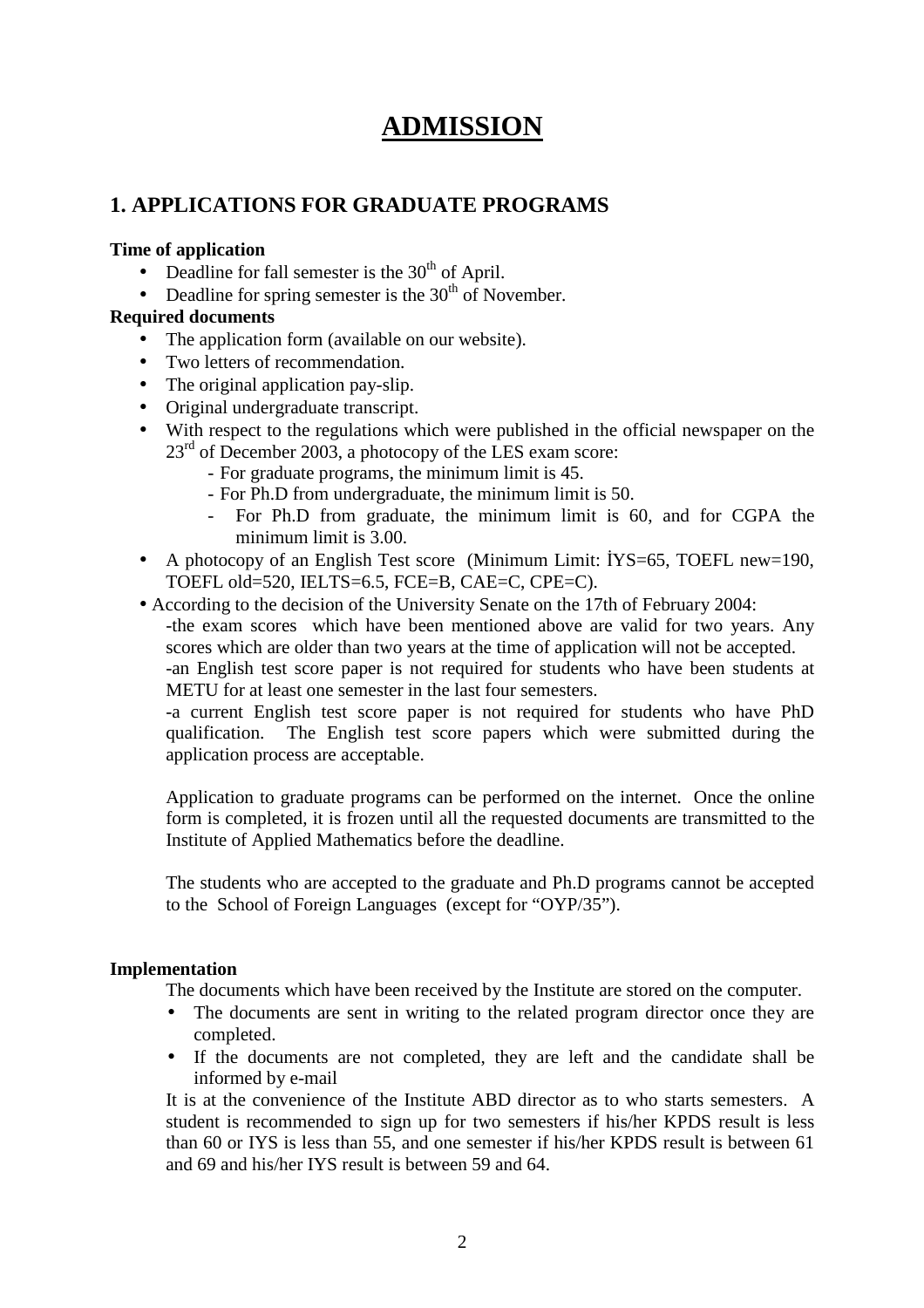A student who attended or graduated from a higher education institution and wants to increase his/her knowledge in a specific area can be accepted as a **special student** with the proposal of EADB and the consent of the Institute Board of Directors.

After the decision has been taken by Institute Administrative Committee:

-a copy of it is sent to Registrar's Office

-a copy of it is kept in the Institute

-The Acceptance/Rejection letters are sent to the candidates by e-mail.

## **2. LATE REGISTRATION**

#### **Required Documents:**

- The Application form of the student, clarifying his/her reasons for not registering during the registration and add-drop periods, to the relevant department's administration.
- The Approval of the relevant department's administration in which the student has registered.

#### **Conditions:**

Students must register for the program in the month after the add-drop period.

After the decision of the Institute Administrative Committee:

- A copy of it is sent to the Registrar's Office.
- A copy of it is sent to the relevant department's administration.
- A copy of it is kept in the Institute.
- The applicant is informed about the situation.

## **3. ADD-DROP**

The calendar and rules concerning ADD-DROP period will be announced by the registers office. The student is should cheek the web-site of METU for details.

#### **3.1 LATE ADD-DROP**

**Registration Period**: The students should register for the program in the month after the add-drop period (except for the thesis and "special studies" courses).

#### **Required Documents:**

- The Application form of the student, clarifying his/her reasons for not registering in the registration and add-drop periods, to the relevant department's administration.
- The document which has been given by the lecturer that proves the attendance of the student in the course to be added.
- The Approval of the relevant department's administration.
- The Approval of the advisor.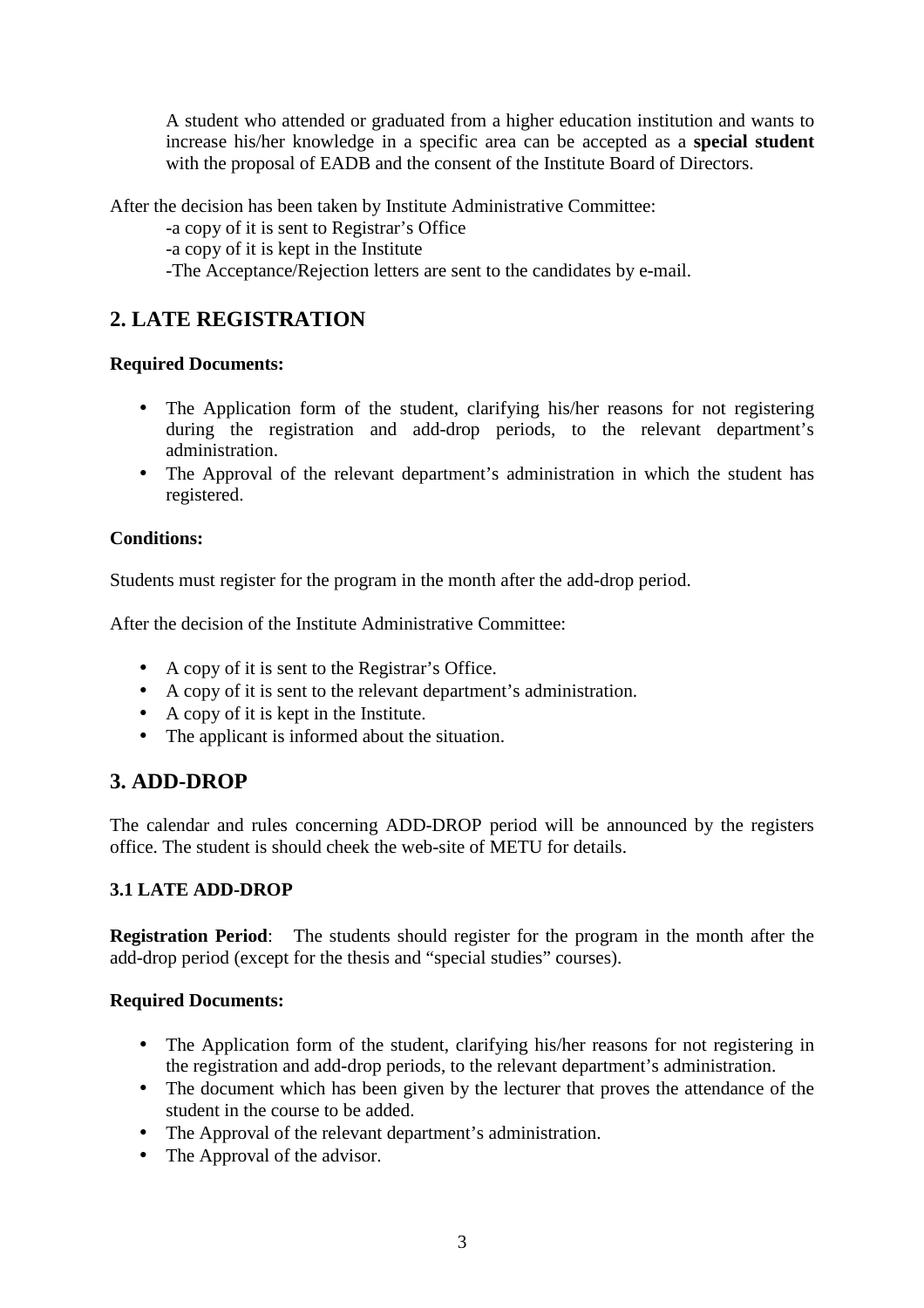After the decision of the Institute Administrative Committee (Institute Administrative Committee):

- A copy of it is sent to the Registrar's Office (Registrar's Office).
- A copy of it is sent to the relevant department's administration.
- A copy of it is kept at the Institute.

## **4. SCIENTIFIC PREPARATION PROGRAM (SPP)**

#### **4.1 ADMISSION TO SCIENTIFIC PREPARATION PROGRAM**

**Period of Application:** Until the last day of the add-drop period in the related term.

#### **Required Documents:**

The Registration form for the scientific preparation program

#### **Conditions:**

SPP is limited to one academic year and 18 credits. The courses consist of undergraduate courses approaching the level of M.Sc.. For the students accepted to SPP:

- The registration form for SPP and the status of application must be sent to Registrar's Office.
- If the registration form is not given during the acceptance period, it must be sent to the Institute before the end of the add-drop period in the related term.
- For the student, it is required to have at least DD grade for the M.Sc. courses of SPP. The program must be completed with a 2.00 cumulative average.
- It is required to have at least CC for the PhD courses of SPP. The program must be completed with a 2.50 cumulative average.

#### **The courses for students of SPP with respect to the programs are the following:**

Financial Mathematics: I.Term: Math 260 and/or Math250 with one or two courses suggested by the Institute.

Cryptography: Two courses of Math365, Math367 and Math 368.

#### **4.2. CHANGE OF SCIENTIFIC PREPARATION PROGRAM**

**Period of Application:** Until the last day of the add-drop period in the related term.

#### **Required Documents:**

- The registration form for the scientific preparation program.
- The approval document prepared by the program that the student is registered to.

After the decision by Institute Administrative Committee:

-one copy of it is sent to Registrar's Office.

-one copy of it is sent to the related program Office.

-one copy is kept at the Institute.

-The student is informed about the situation.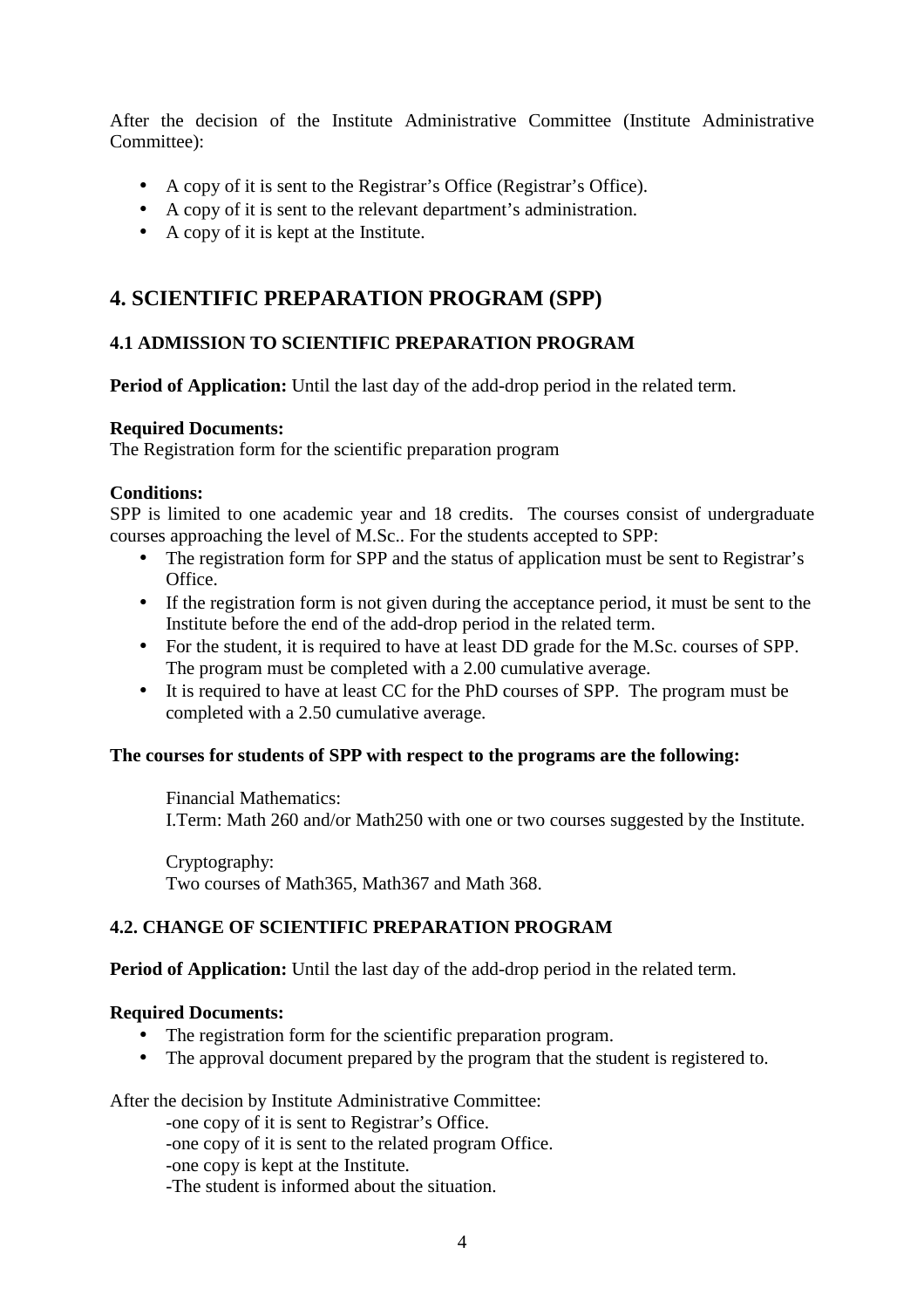## **5. ACCEPTANCE OF STUDENTS WHICH HAVE BEEN DISMISSED**

- A student, who has attended to a master or doctorate program and has been dismissed, can be accepted to a program according to the opinion of the relevant department's administration.
- To replace a course from a previous program, the previous 6 semesters for master program or the previous 14 semesters for doctorate program (including the empty semesters and semesters under permission) are reviewed and the courses in the corresponding range can be accepted according to the opinion of the department administration.

## **6. CONDITIONS FOR DISMISSAL FROM GRADUATE PROGRAMS**

- A postgraduate or Ph.D student whose CGPA is less than 1.50 at the end of the first semester.
- A student whose CGPA is less than 2.00 at the end of the second semester or thereafter.
- A student whose classes (500,600) which are relevant to their postgraduate or Ph.D program have been classified as 'U' for twice consecutively or three times nonconsecutively.
- A student who has not completed their courses as designated by program in:
	- Postgraduate programs with thesis and Ph.D programs that are registered with the degree of Postgraduate 4.
	- Postgraduate programs without thesis and Ph.D programs that are registered with the degree of Postgraduate 6.
	- Semesters and/or the students whose CGPA is less than 3.0 at the end of the program.
- A student whose thesis is refused by the Committee**.**
- A student whose corrected theses is refused by the Committee**.**
- The doctoral qualification Committee can request students to take additional courses even if they have completed their course load. The additional courses with credit must have NI status and the student must have less than CB. The students who can not complete their courses with these requirements shall be dismissed (this article was added to the general regulations on November 2003 and shall be put into practice in the second semester of the Academic Year 2003 –2004).
- A student whose thesis is refused for the second time.
- A postgraduate student who cannot complete the program in the time required.

A student who falls into any of the above criteria will be dismissed from the program to which they are registered.

The minimum grade for passing the course is CC for postgraduate students and CB for Ph.D students.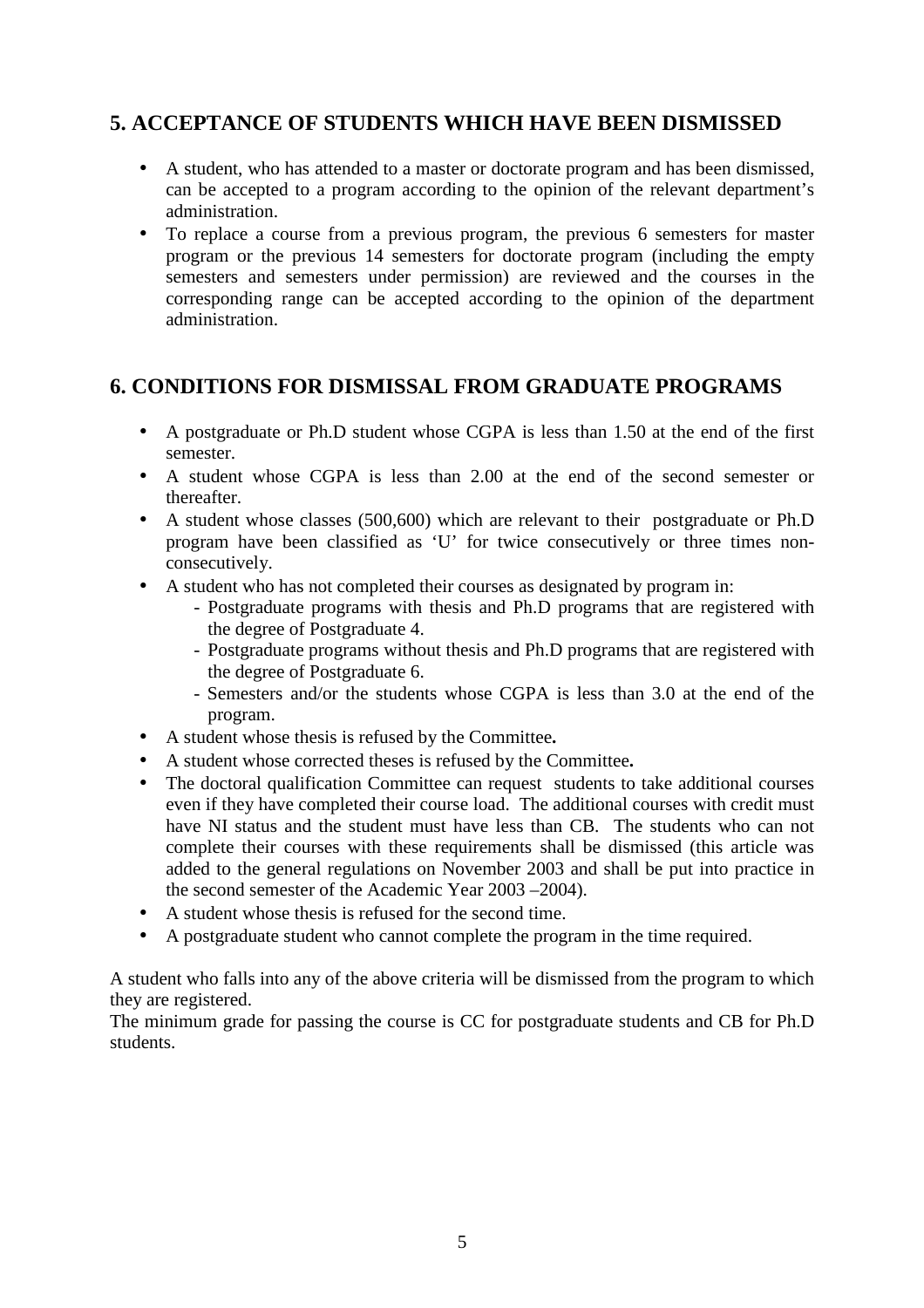## **COURSES**

IAM students may take undergraduate courses. For doctoral students who hold a masters degree, these courses do not count as part of the doctoral course or credits. However for students not from this group, at most two of there courses may be counted to their course load and credits.

## **1. REPLACEMENT OF A COURSE IN THE PROGRAM**

Replacement of a course in the program should be done on the computer. If it cannot be done on the computer, it can be done according to opinion of Institute Administrative Committee.

#### **Required Documents:**

- The Registration document of the student taken from the relevant department administration.
- The Approval of the relevant department's administration.
- The Approval of the advisor.

#### **Conditions:**

This procedure can only be done in the student's last semester or in case of the dismissal of the student.

#### **Cancellation of the Replacement of a Course in the Program**

In general these are the replacements that have been done incorrectly on the computer.

#### **Required Documents:**

- The Registration document of the student taken from the relevant department's administration.
- The Approval of the cancellation of the relevant department's administration.
- The Approval of the advisor.

Once the decision of the Institute Administrative Committee is taken:

- A copy of it is sent to the Registrar's Office.
- A copy of it is sent to the relevant department's administration.
- A copy of it is kept at the Institute.
- The applicant is informed about the situation.

## **2. REPLACEMENT OF A COURSE OUT OF THE PROGRAM**

#### **General Rules:**

- A student must be registered for a Scientific Preparation program.
- Most of the courses to complete program should have been taken from the Institute.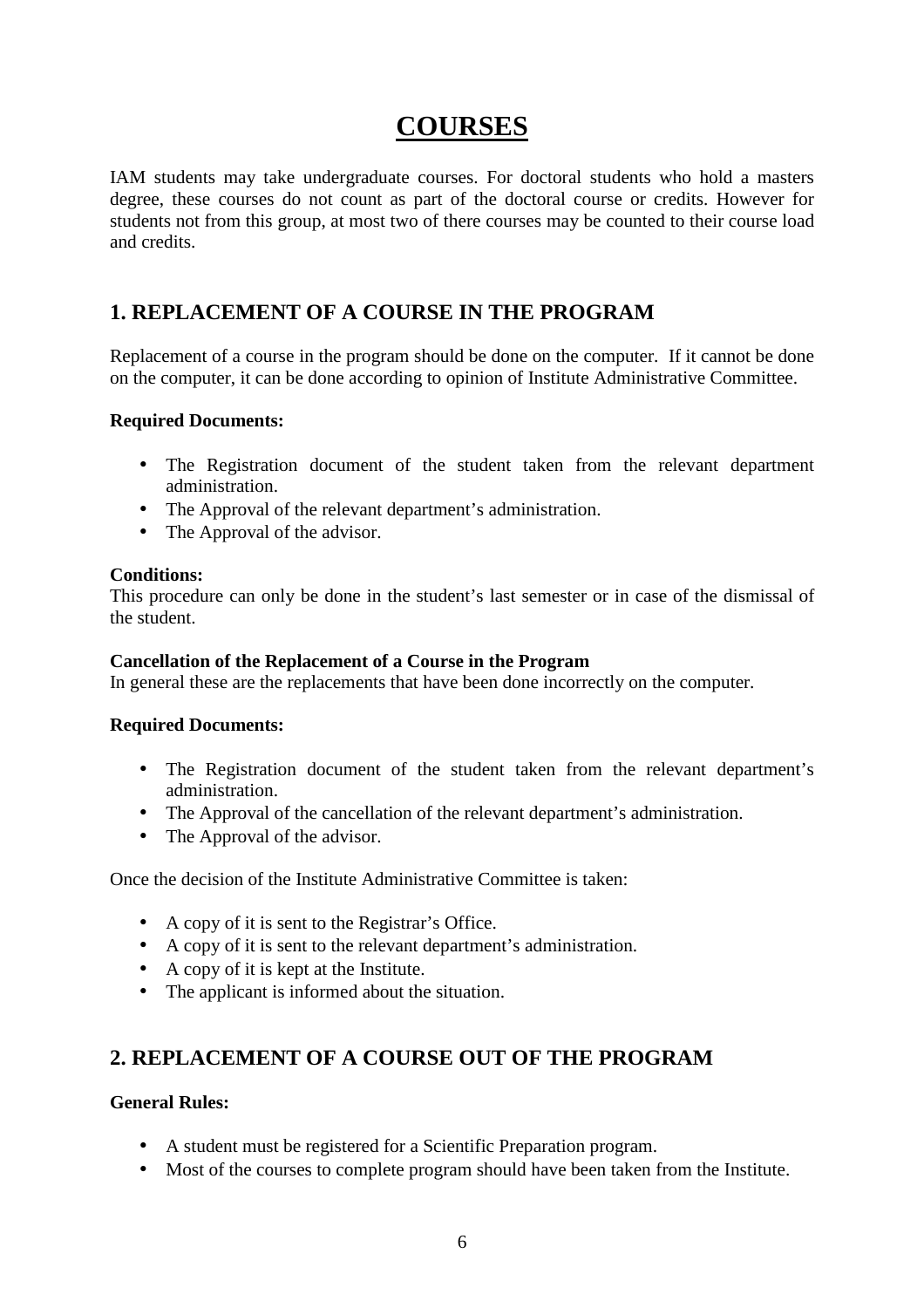- Student can apply in the second semester after starting the program. However in cases where that semester is dropped, it is expected to be done in first semester.
- For each of the three courses that are counted, one semester program is dropped.
	- Between 1-5 courses to be counted in the first semester.
	- Between 6-8 courses shallot be counted in the second semester.
- When counting non credit courses, semester is not dropped.
- In PhD programs,  $4XX$  coded courses are not counted as course load.
- A counted course is not used for counting again in the program.
- The courses taken from other universities are assessed as 'S'.
- In case of counting courses taken from the other universities, the number of courses can not exceed two and they cannot be below BB.

#### **2.1 COUNTING THE COURSES TAKEN AS A SPECIAL STUDENT**

#### **Documents Needed:**

- The application form from program.
- Course counting form.
- The Transcript of the counted courses.

A maximum of 3 courses can be taken as a special student. The counted courses must have been taken within the last four semesters.

#### **2.2 COUNTING OF THE COURSES TAKEN DURING THE SCIENTIFIC PREPARATORY PROGRAM**

#### **Documents Required:**

- The application form from program.
- Course counting form.
- The Transcript of the counted courses.

#### **2.3 COUNTING OF THE COURSES TAKEN FROM THE OTHER UNIVERSITIES**

#### **Documents Required:**

- The Application form from program
- Course counting form.
- The Transcript of the counted courses (These courses must not be counted toward a degree and the grades must be at least BB. The courses must have been completed in the last 6 semesters for Master's and 14 semesters for PhD).
- Information Catalog of the course.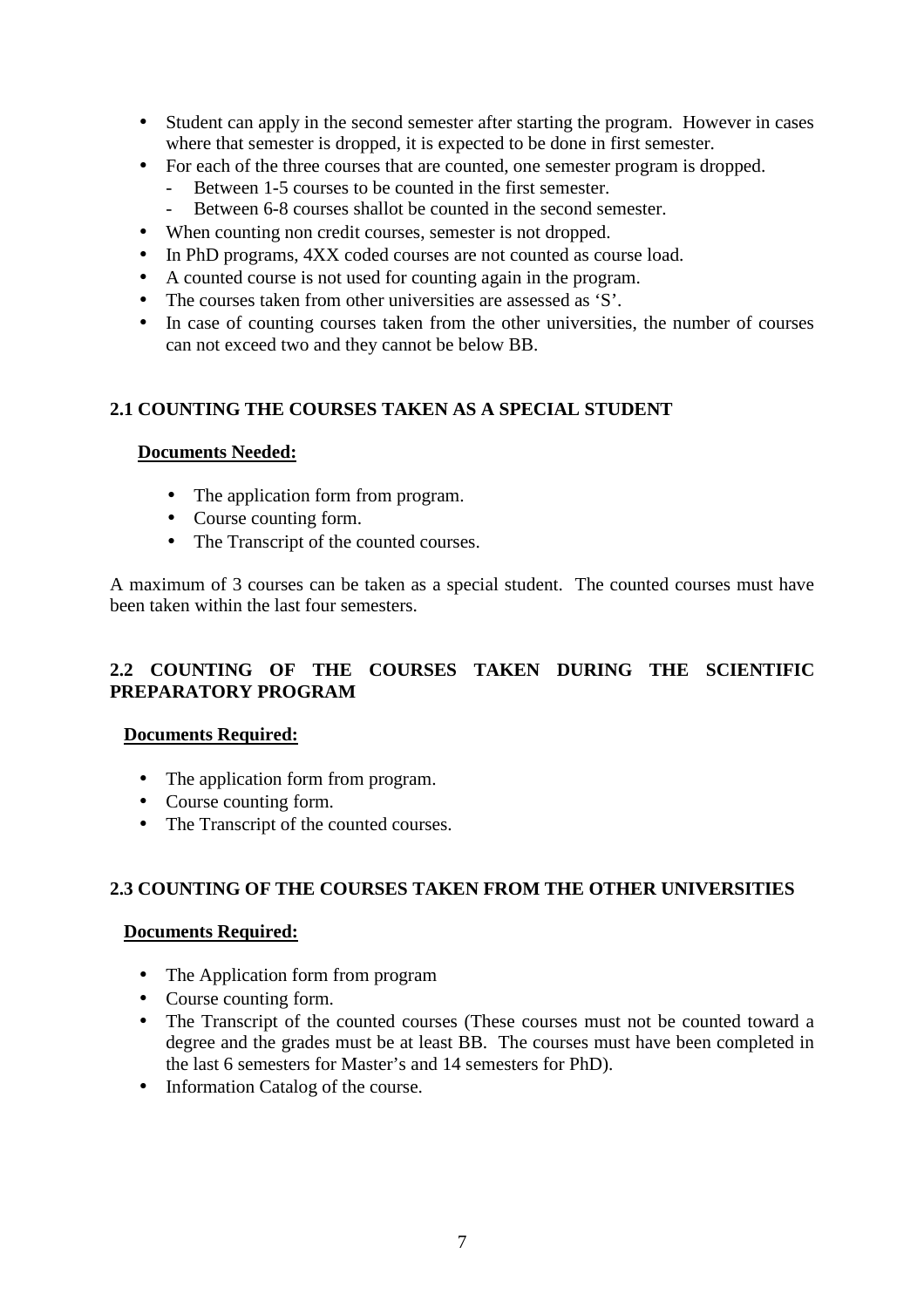#### **2.4 COUNTING OF THE COURSES TAKEN FROM OLDER PROGRAMS**

#### **Documents Required:**

- The Application form from program.
- Course counting form.
- The Transcript of the counted courses (the grades that are related with these courses must be at least BB. However, the grades CC and CB can be accepted given the recommendation of the ministry of program. The courses must have been completed in the last 6 semesters for Master's and 14 semesters for PhD).

#### **Application:**

• In case of counting the courses that have been taken in our university, the course grades must be at least BB. However, grades below BB that are accepted by the ministry of program can be counted (For Master's degree, they should be at least CC, for PhD degree, they should at least be CB).

#### **2.5 COUNTING OF THE COURSES TAKEN AS NI FROM AN OLD PROGRAM**

#### **Documents Required:**

- The Application form from program
- $\bullet$
- Course counting form.
- The Transcript of the counted courses (The grades that are related with these courses must be at least BB. However, the grades CC and CB can be accepted given the recommendation of the ministry of program. The courses must have been completed in the last 6 semesters for Master's and 14 semesters for PhD).

After the decision is taken by Institute Administrative Committee:

- One copy of it is sent to Registrar's Office.
- One copy of it is sent to the related ministry of program.
- One copy of it is left at the Institute.
- The student is informed about the situation.

#### **2.6 COUNTING OF THE COURSES FOR THE STUDENTS ENROLLED IN MORE THAN ONE PROGRAM**

- The students enrolled on more than one master program can count 3 courses equivalent to IAM courses taken from another program.
- The registration for the courses should be done on the computer system.

#### **2.7 COUNTING ELECTIVE AS MUST COURSES**

• If the courses taken during the undergraduate program contain any of the must courses, elective courses can be taken instead of these courses. E.g. 530, 521-520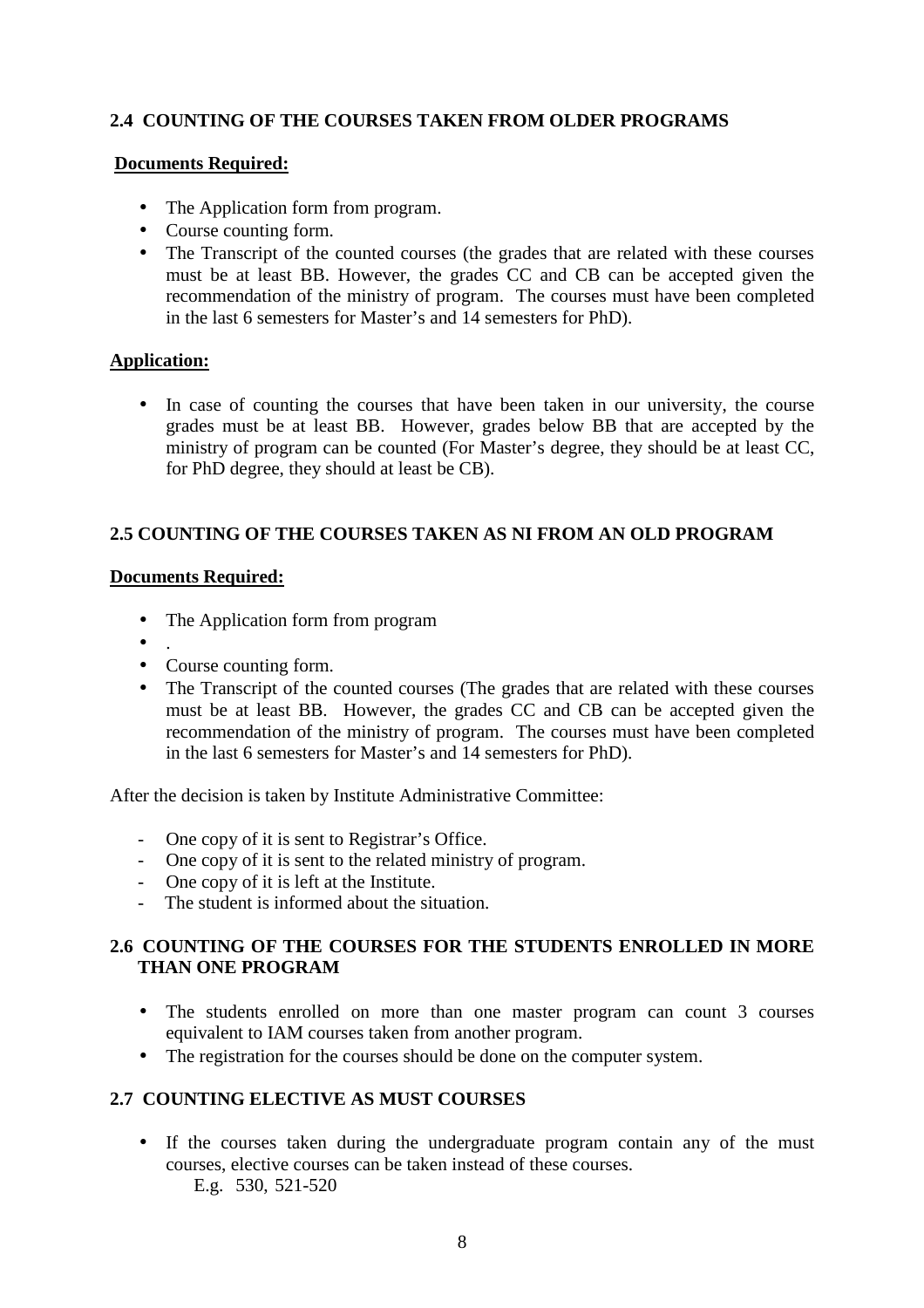#### **Documents Required:**

- The application petition to program in which the student declares that the courses should be counted as must courses.
- The Approval prepared by the program to which the student is registered.
- The Approval of the advisor.

After the decision is taken by Institute Administrative Committee:

- One copy of it is sent to Registrar's Office.
- One copy of it is sent to the related ministry of program.
- One copy of it is left at the Institute.
- The student is informed about the situation.

## **3. TAKING A COURSE FROM ANOTHER UNIVERSITY WHILE ENROLLED IN THE PROGRAM**

#### **Documents Needed:**

- The application petition to program in which the student declares that the course should be counted as a must course.
- The Approval prepared by the program to which the student is registered.
- The information catalog of the course that belongs to the other university.
- The Approval of the advisor.

#### **Practice:**

- The Admission procedure is carried out by writing an approval letter to the related Institute in the University at the end of the semester.
- The courses taken from other universities which have at least 3 credits are assessed as 'S' (the grade of the courses must be at least BB).
- The courses taken from other universities can be counted as course load (no more than two courses can be counted).

After the decision is taken by Institute Administrative Committee:

- One copy of it is sent to Registrar's Office.
- One copy of it is sent to the related ministry of program.
- One copy, together with the approval letter, is sent to the related Institute of the University.
- One copy of it is left at the Institute.
- The student is informed about the situation.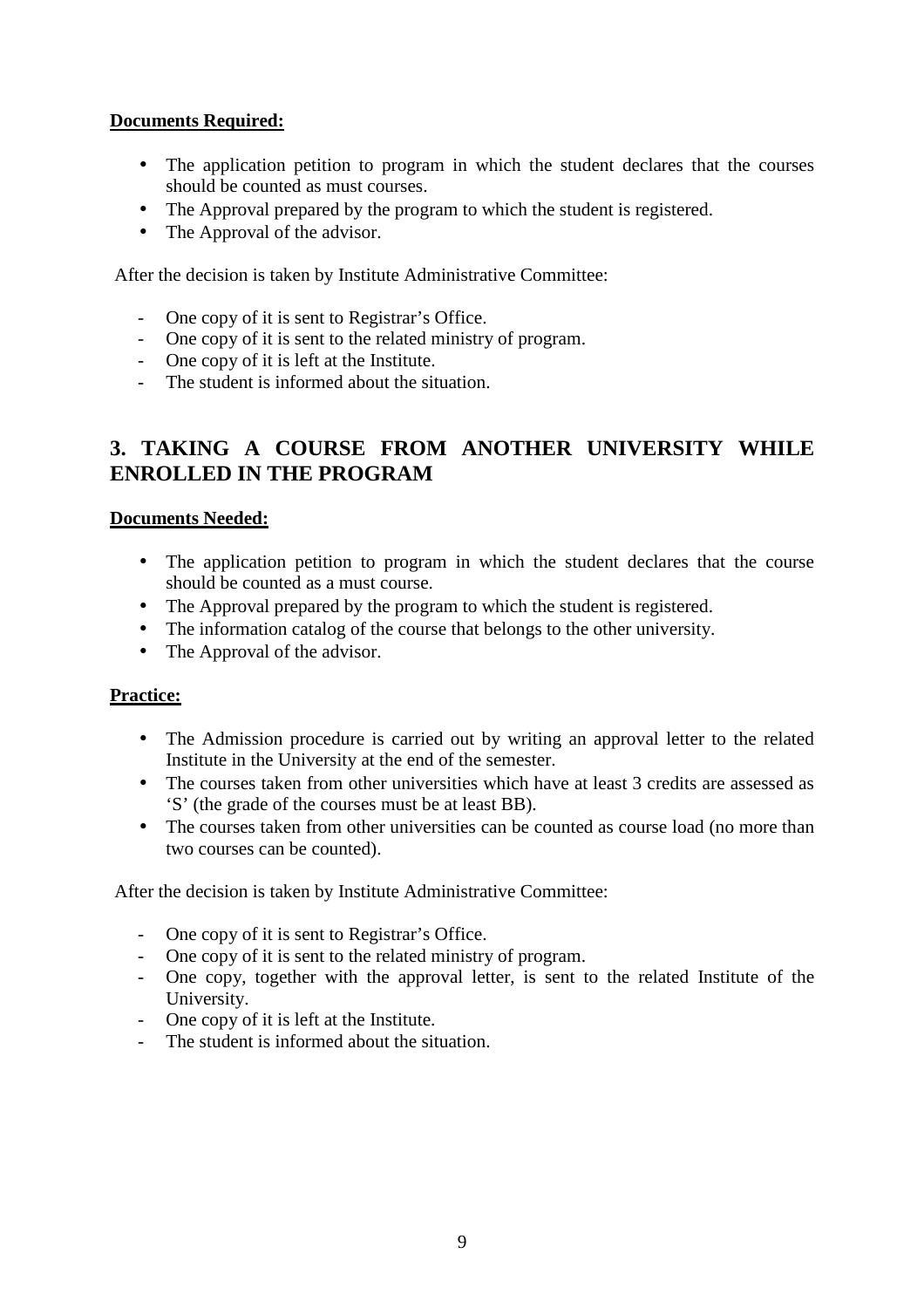# **CONDITIONS FOR LEAVE OF ABSENCE**

All graduate students may take permissions for at most 4 semesters under the the following reasons.

## **1. HEALTH**

**Period of Application**: Any time.

#### **Required Documents:**

- Cahier of the student.
- A committee report arranged by the hospital (comprising 1/3 of the semester, for at least 35 days)\*.
- The Document showing the validity of the committee report as arranged by the METU Medical Centre.
- The opinion of the advisor.
- The Student Permission Form signed by the program director.

**Period of Permission:** Up to the duration approved by METU Medical Centre.

## **2. EDUCATION**

**Period of Application:** The student's cahier date is the last day of the add-drop period in the related semester.

#### **Conditions of Permission: \*\***

The students who are successful in the related semester can apply for permission.

- For the First semester, grades must be more than 2.00
- For the Second and third semester, grades must be more than 2.50
- For the Fourth semester, grades must be more than 3.00

#### **Required Documents:**

- The Cahier of the student.
- The document stating the length of time in which the student stays in university or in the research centre for his/her thesis.
- The document showing the scholarship for beneficiary students.
- The opinion of the advisor.
- The Student Permission Form signed by the program director.

 **(\*)A:** The reports taken by students during their education at the university, METU Medical Centre or the hospitals where METU Medical Centre directed to.

**B:** For the reports taken from special hospitals, the approval of METU Medical Centre is required.

(\*\*) **A.** The permission is not given to the students of Scientific Preparatory.

**B.** The permission is not given to the students who are appreciated by the jury and given additional time.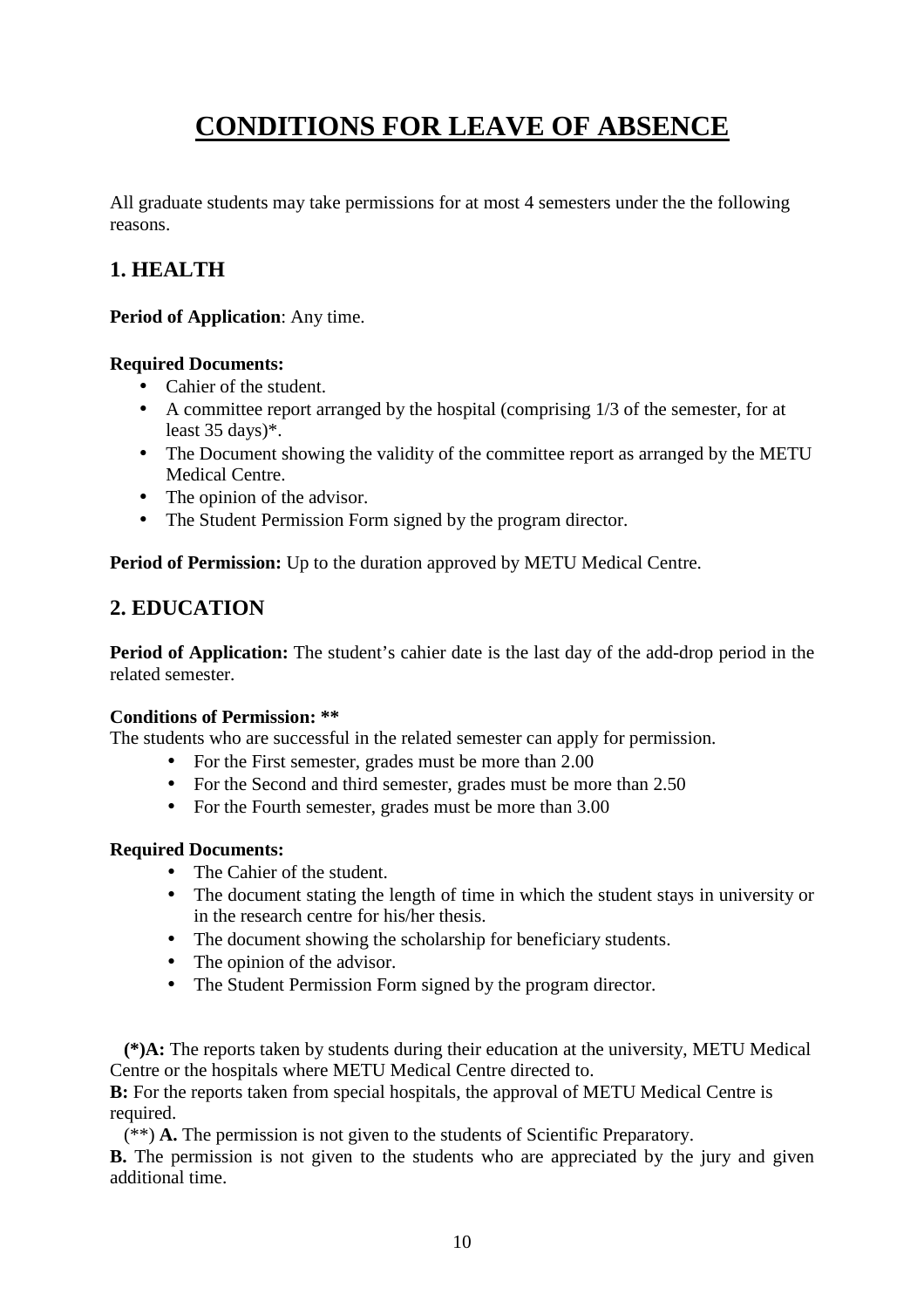Time of permission: Unless students obtain specific permission for studying on their theses at the time of acceptance, the time given is one term.

## **3. MILITARY SERVICE**

#### **3.1 TO BE CALLED UP TO MILITARY SERVICE**

**Time of application:** The last date on which the students can submit their petitions is the deadline of the add-drop period.

#### **Required Documents:**

- The petition of the student.
- The document of showing call up.
- The opinion of the advisor.
- The student permission form signed by the program director.

#### **Requirements**

At least one semester must be completed and the criteria of achievement (mentioned above) must be fulfilled in the related semester.

- For the First semester, grades must be more than 2.00
- For the Second and third semester, grades must be more than 2.50
- For the Fourth semester, grades must be more than 3.00

**Time of permission:** The recruitment time.

#### **3.2 IF CONDITIONED RECRUITMENT IS ASKED**

**Time of application:** The last date for the student to submit the petition is the deadline of the add-drop period.

#### **Requirements:**

At least one semester must be completed and the criteria of success (mentioned above) must be fulfilled in the related semester.

- For the First semester, the grades should be more than 2.00
- For the second and third semester, the grades should be more than 2.50
- For the Fourth semester, the grades should be more than 3.00

The document of call up must be submitted to Registrar's Office before the date which is specified in the Institute Administrative Committee decision.

#### **Required Documents:**

- The petition of the student.
- The opinion of the advisor.
- The student permission form signed by the program director.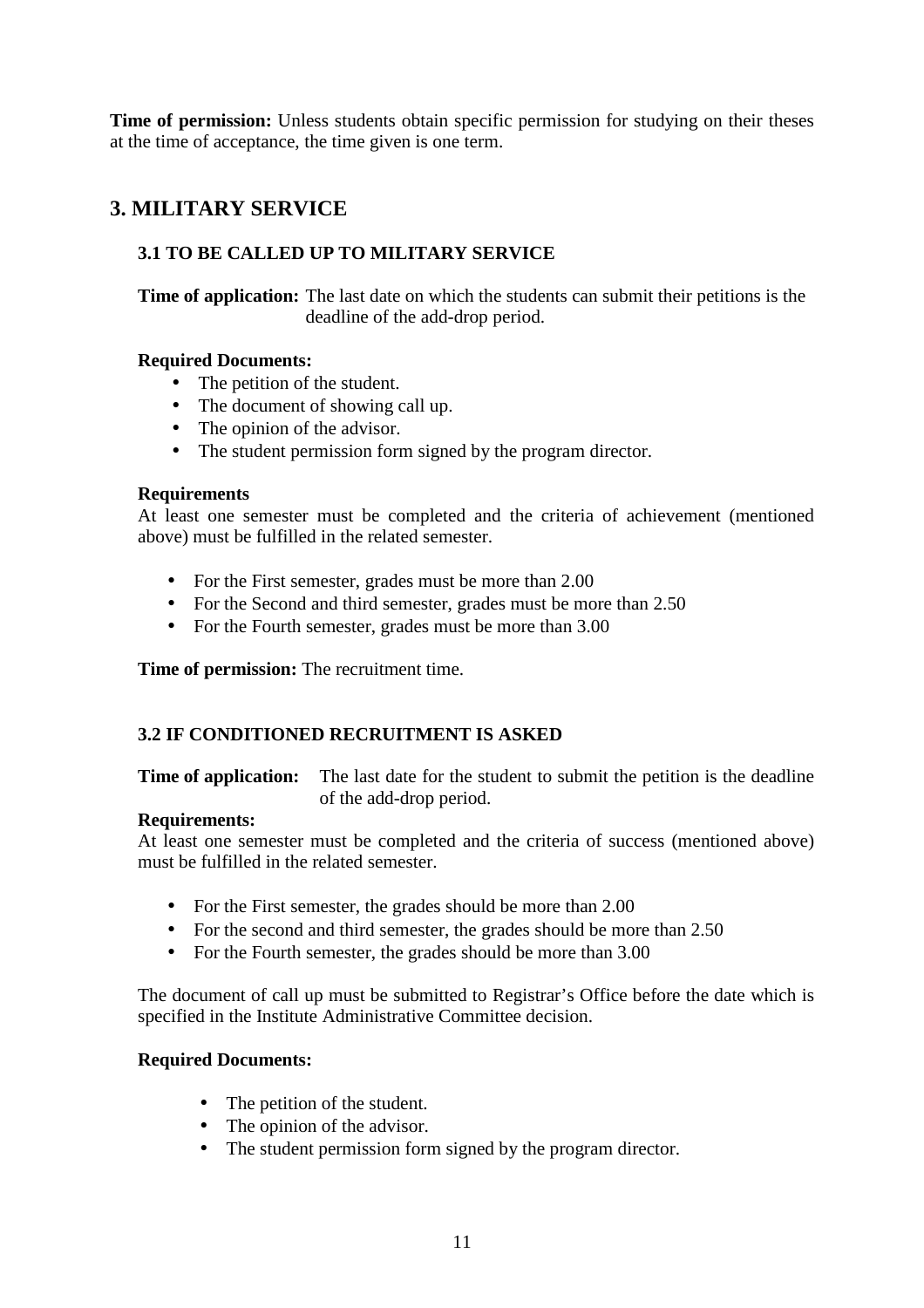#### Period of Permission: The Period of military service.

**(\*)A.**No permission is given to the scientific preparation students. **B.**No permission is given to students taking the jury and continuation. **(\*\*)A.** If the student has not been registered and has not taken the military service yet, this status can be re-evaluated.

## **4. MONETARY**

#### **Period of Application:**

The student's last cahier date is the last day of the add-drop period in the related term (it is not important for the student to be registered or to give the money).

#### **Conditions of Permission:**

- No permission is given to scientific the preparation students.
- No permission is given to students taking the jury and continuation.
- In cases where students request permission for the reason of working, they should fill in the form of approval.
- No permission is given to the research assistants in the university.
- For students attending the university for at least one semester, the following criteria of achievement is required (teachers who work in schools related to MEB or military officers may be exceptional).
	- o For the First semester, grades must be more than 2.00
	- o For the Second and third semester, grades must be more than 2.50
	- o For the Fourth semester, grades must be more than 3.00

#### **Required Documents:**

- The Cahier of the student.
- The Document for the Employee given by the association.
- The approval form given by the association.
- The opinion of the advisor.
- The Student Permission Form signed by the program director.

#### **Period of Permission:**

- In Ankara: only for 1 term.
- Out of Ankara: for 1 or 2 terms.
- For teachers working in government schools (in or out of Ankara): for 1 or 2 terms.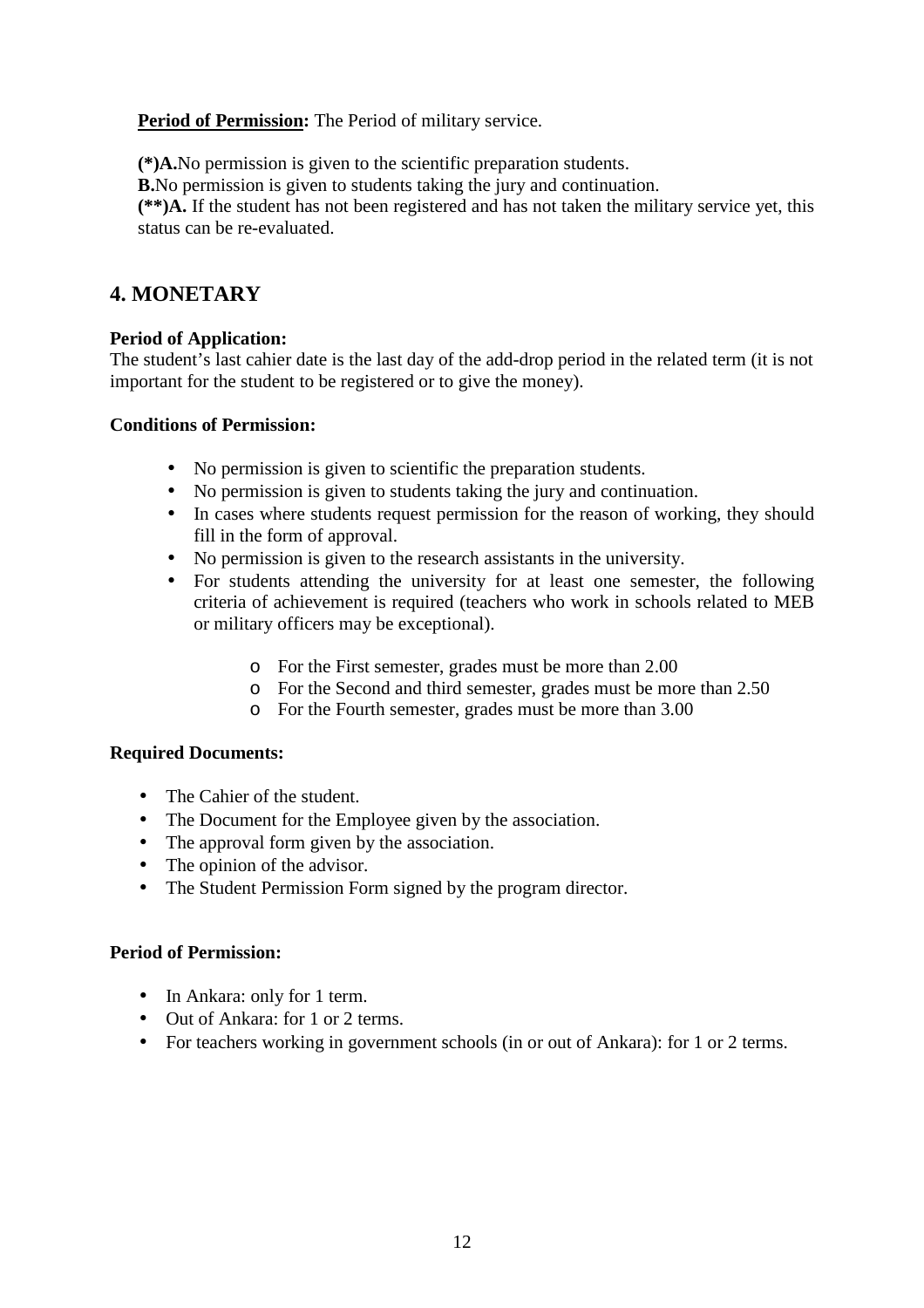### **Application:**

- If the period of application is less than one third of the term, for the probable missing of an exam, a form of "incompletion" or an early exam right (without Institute Administrative Committee decision) is sent to program.
- In cases of assignation for teachers and military students, even if they apply after the end of the add-drop period, their applications may be evaluated.

## **5. OTHERS\***

#### **Period of Application:**

The student's last cahier date is the last day of the add-drop period in the related term.

#### **5.1 Students admitted from other universities for M.Sc. and Ph.D. Programs.**

#### **Conditions of Permission:**

For attending school for at least one term, the following criteria of achievement are required:

- For the First semester, grades must be more than 2.00
- For the Second and third semester, grades must be more than 2.50
- For the Fourth semester, grades must be more than 3.00

#### **Required Documents:**

- The Cahier of the student.
- The document for students showing the time, place and for how long the student stays in the university for M.Sc. and PhD programs (this is permitted only if he/she is registered for the related program).
- The opinion of the advisor.
- Student Permission Form signed by the program director.

**Period of Permission:** The permission is given for one semester, if the student asks again.

#### **5.2 FAMILY REASONS**

#### **Conditions of Permission:**

- An official document showing that a family member has a sickness.
- An official document showing the military service of the husband.
- Any other similar reason.

(\*) No permission is given to Scientific Preparation Students.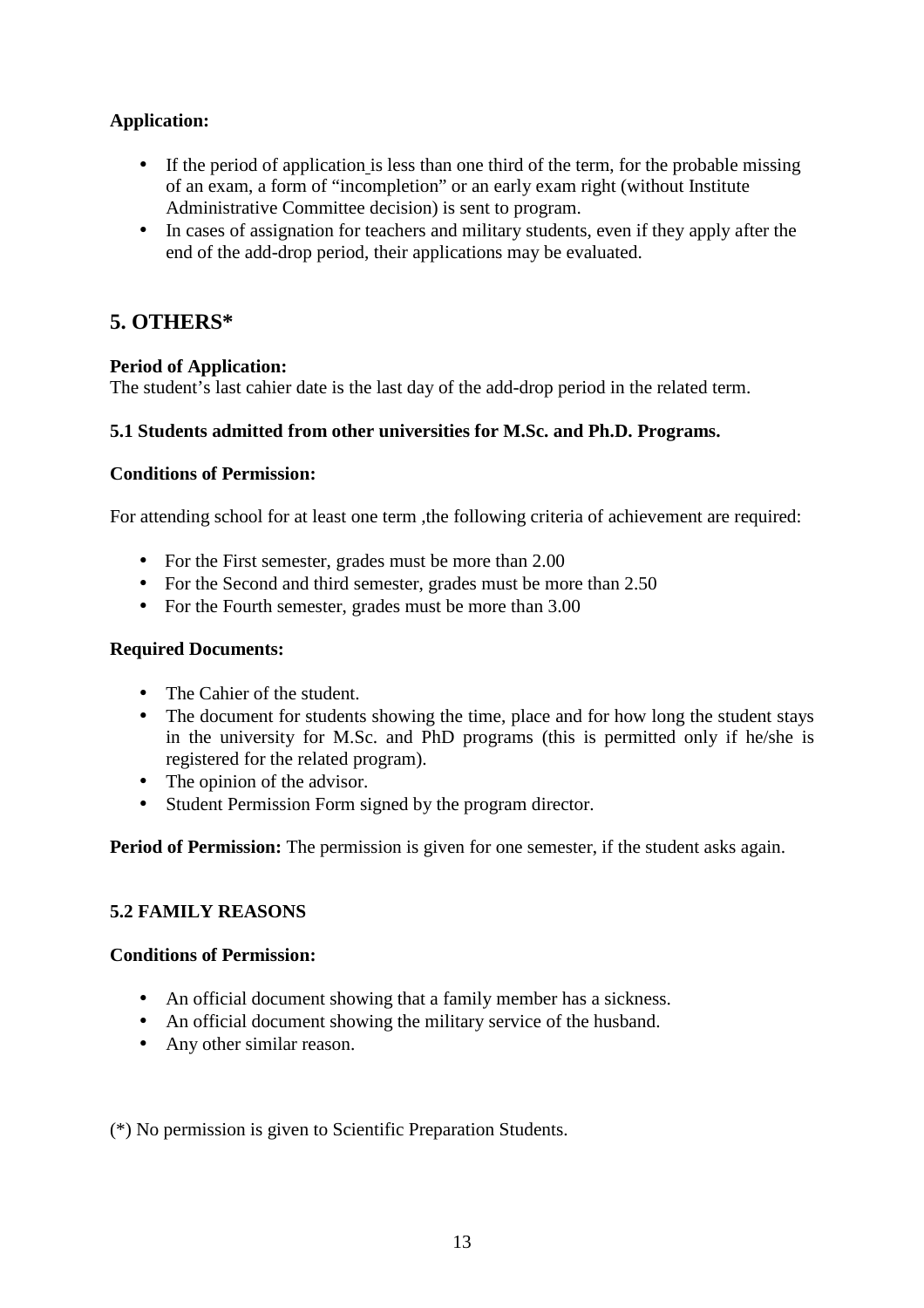#### **Required Documents:**

- The Cahier of the student.
- The official document showing that the family has problems.
- The opinion of the advisor.
- The Student Permission Form signed by the program director.

**Period of Permission:** The duration stated in the documents.

After the decision of The Institute Director Committee:

-one copy of it is sent to Registrar's Office.

-one copy of it is sent to the related program.

-one copy is kept at the Institute.

-the student is informed about the situation.

After the Rector's approval is sent by Registrar's Office, the information is recorded on the computer and logged in the files of the Institute.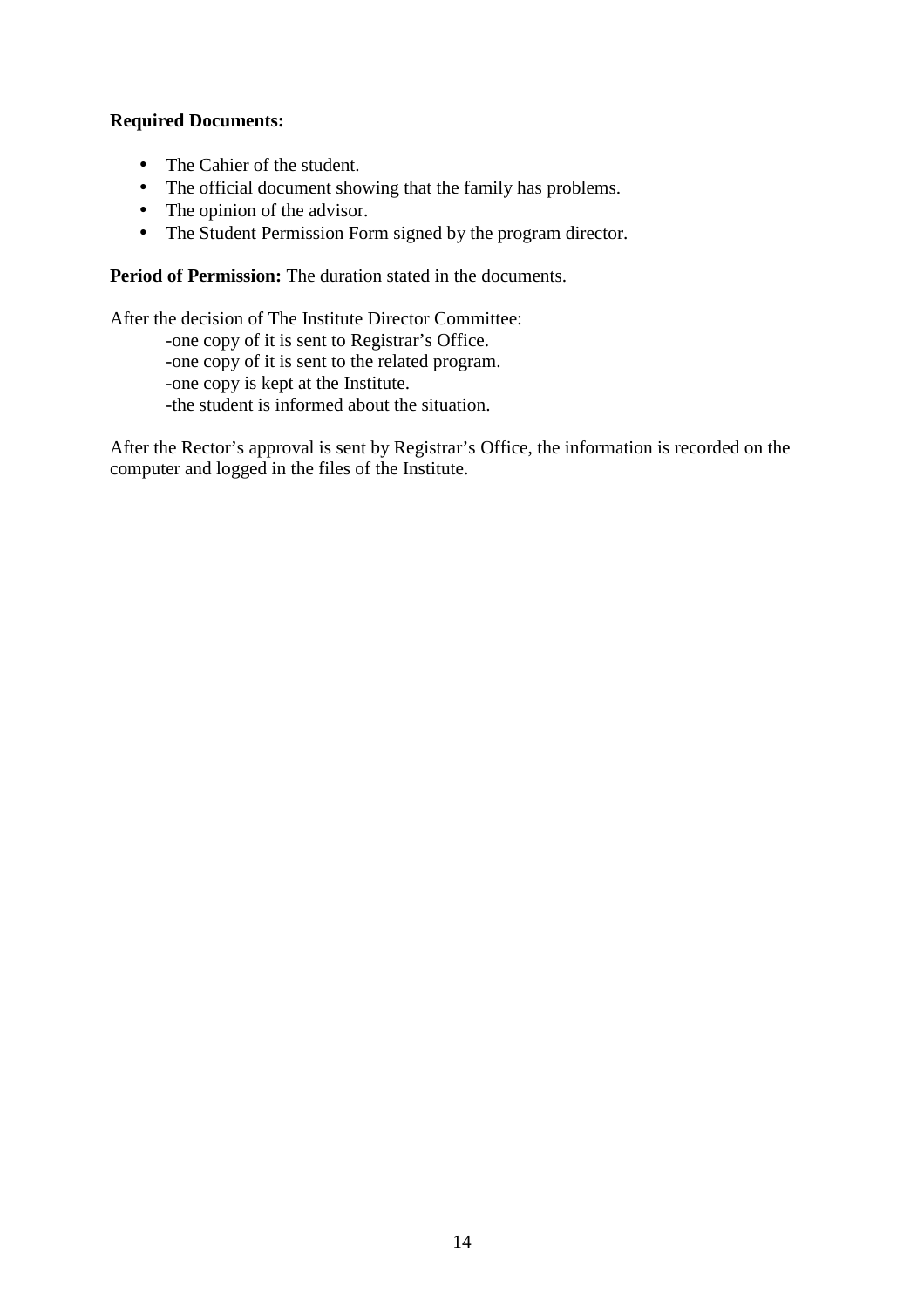# **THESIS WORK**

## **1. THESIS WORK**

Master program with thesis is expected to be completed within 4 semesters. Students that completed the required courses and seminar course but could not complete the thesis work in this period can be given a minimum of two additional semesters to complete the thesis work, subject to the director of the Program.

## **2. ASSIGNMENT OF A THESIS ADVISOR**

- With regarding to theses: the assignment of a thesis advisor, the common thesis advisor's assignments, theses' titles and related changes concerning the theses are shown in the program numbered 71 on the computer system. After getting the approval of graduate students, thesis advisors (if there are common thesis advisors) and program Office, the approved list showing the process that is performed in that week is sent to the Institute by the program Office.
- For the M.Sc. and PhD Programs, thesis advisor assignment processes should be performed by the end of the second term of the student and each thesis should be shaped as a BAP project. A student who does not prepare a thesis in the program is assigned to a project advisor by the end of the third term.
- If the assignments are accepted by the Institute, the printouts are sent Institute Administrative Committee for approval using the program numbered 71.
- Originals of the approved forms signed at Institute Administrative Committee are sent to the program Office.
- The assignments rejected by the Institute are announced verbally to the related program.

## **3. MASTER'S THESIS FOLLOW-UP BOARD**

• For each student of the Institute program with thesis: from the related program office, the thesis follow-up board is set up and comprises at least 3 people (with one of them out of the ABD). This board is set up by the end of the first year of the student and the student is required to present in October, February and May(3 times a year).

After the decision is taken by Institute Administrative Committee:

- the original form is sent to related program Office.
- one copy is kept at the Institute .
- the student is informed about the situation.

## **4. DOCTORAL PROGRAM**

The maximum period to complete course work is 4 semesters for students holding a masters degree and 6 semesters for students accepted with a bachelor's degree doctoral program must be completed within 8 semesters by students who hold a masters degree and within 10 semesters by students holding a bachelor's degree However in the regulations may complete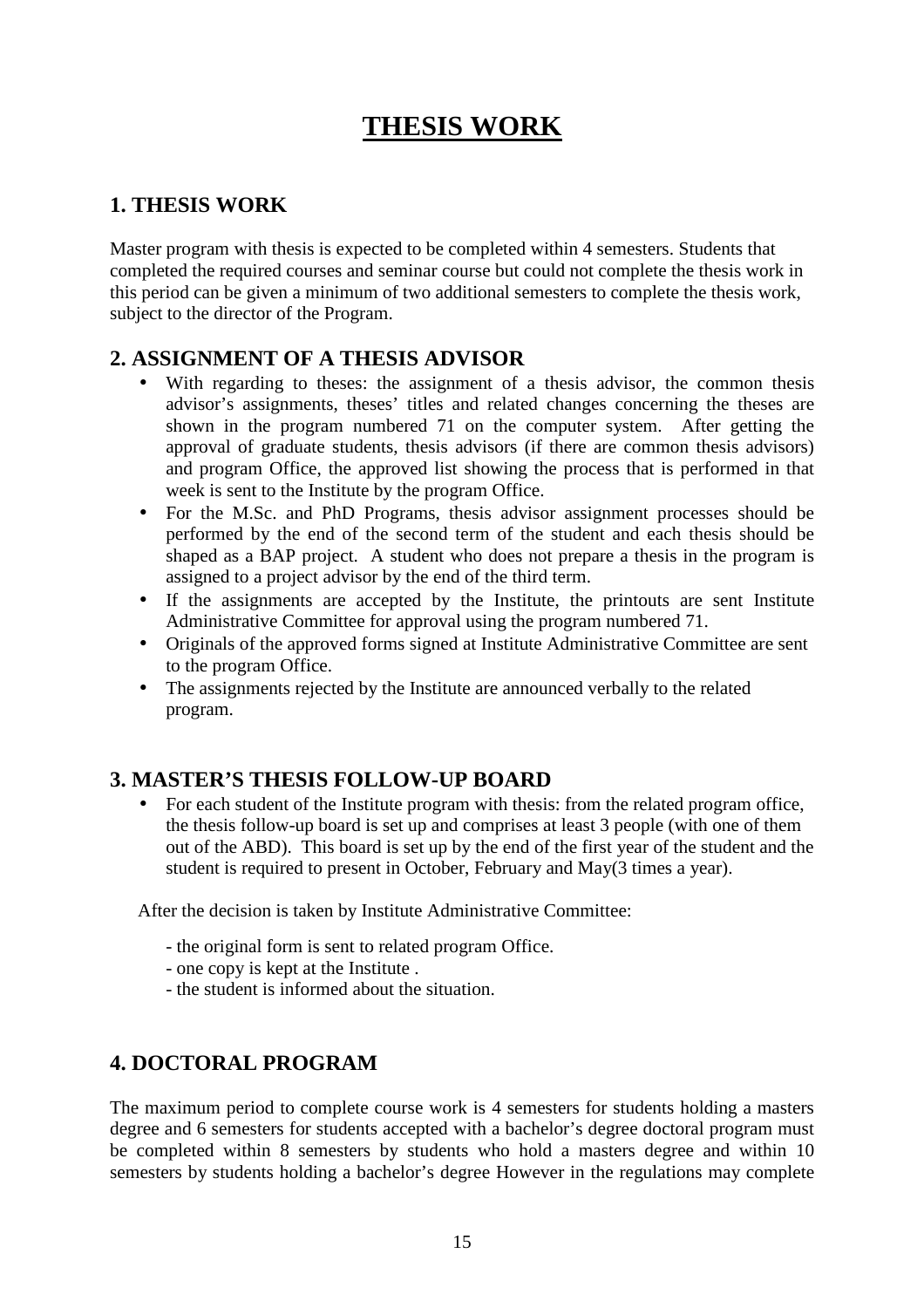the program in a shorter period of time. Students who have completed the required course work, passed the doctoral qualifying examination and whose thesis proposal have been accepted, but could not complete the thesis work until the end of the eighth semester may be given a maximum of 4 addition all semester of complete thesis work.

## **5. Ph.D QUALIFYING COMMITTEE:**

• The Ph.D. qualifiying committee will be appointed for three years by the director of program and the board of directors of the Institute. This committee will perform the announcements for Ph.D qualifying exams and their the contents. At the least, these five committee members should have a Ph.D degree.

## **6. Ph.D QUALIFYING EXAM:**

**The Application Time:** Until April for the Ph.D qualifying exam performed in May Until October for the Ph.D qualifying exam performed in November

#### **Required Documents:**

- The Application Form of the student to program.
- An English test result showing that proficiency level has been achieved.
- The list taken from program presidency that shows the names of the students who will enter the Ph.D qualifying exam.

#### **Practice:**

- It has a written and oral component and is done two times in a year in May and November.
- The Ph.D students that have completed all the courses related to the Ph.D qualifying exam or the students that are approved by the program, who have sufficient knowledge in the related areas, will be submitted to Ph.D qualifying exam in their second semester at the latest.
- The students, who do not fit into the above criteria, will be taken to Ph.D qualifying exam no later than their second semester. The decision of the Ph.D qualifying committee will be sent to the related institute together with a written report in 3 days.
- If the students are successful in the qualifying exam and complete their required courses, then the Ph.D qualifying committee, will request extra courses of them. The status of these courses will be NI, and at least the CB grade should be obtained. If the students do not satisfy these conditions, then their relationship with the program will be terminated (this part of the regulations was added to the regulations in November 2003, and will become valid in the second Semester of the 2003-2004 term).

After the Ph.D qualifying exam written report arrives:

- the original copy is sent to Registrar's Office.
- a copy is kept at the Institute.
- the student will be informed about the situation.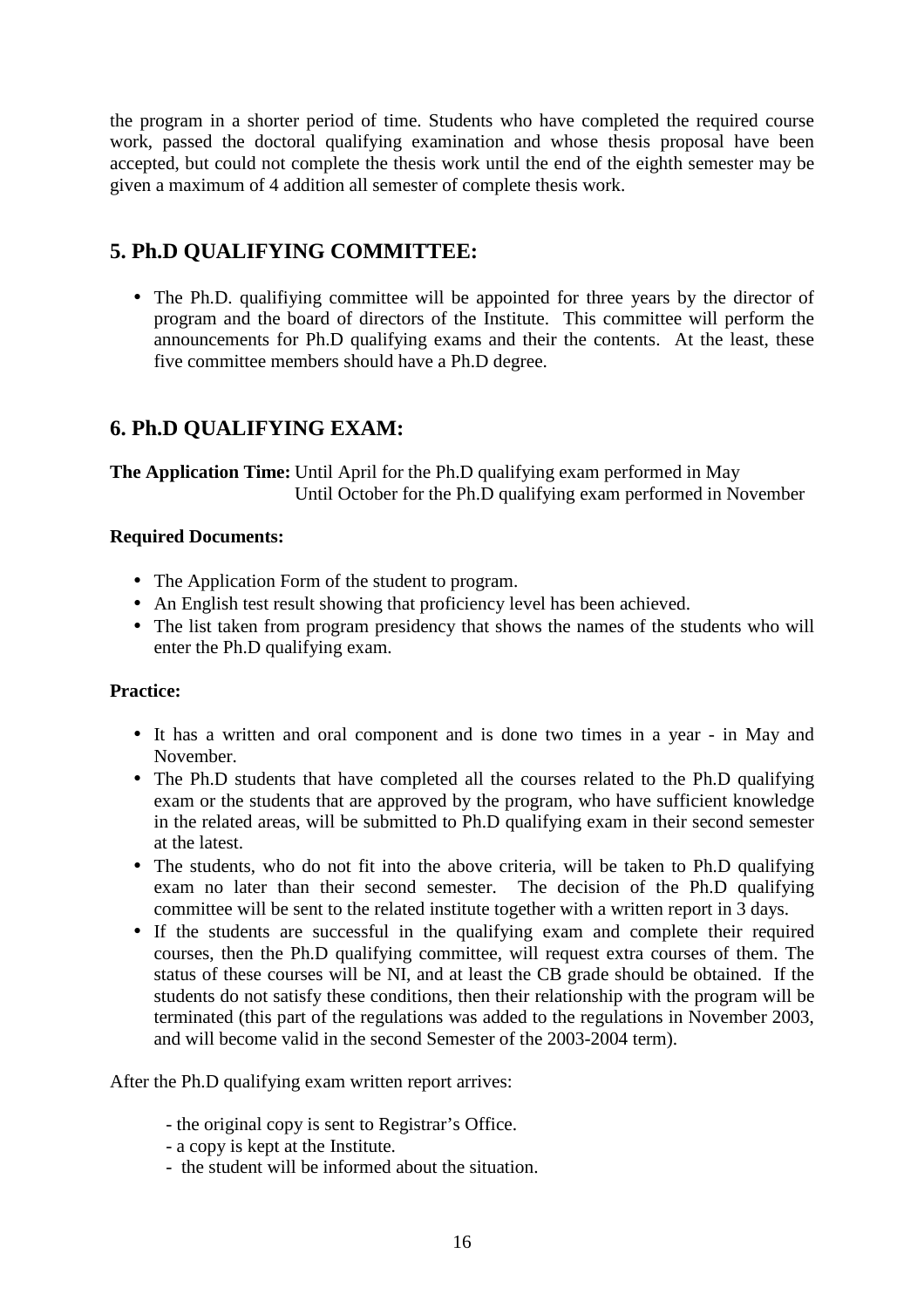## **7. "THESIS FOLLOWING" COMMITTEE APPOINTMENT**

#### **The Application Time**:

The thesis following committee of a student, who was succesful in the Ph.D qualifying exam, will be appointed in one month.

#### **Required documents:**

The thesis following committee appointment form.

#### **Conditions:**

The thesis following committee consists of three members: a thesis advisor and two lecturers (one of them outside and one of them inside the related program). The co-supervisor will only be a listener in the thesis following committee.

The appointment form of the thesis following committee, satisfying these conditions, shall be presented to the board of directors of the institute.

After the decision is taken by the Institute Administrative Committee:

- a copy is sent to the related program director.

- a copy is kept at the Institute.

#### **8. THESIS PROPOSAL DEFENCE**

#### **Practice:**

- The student will orally defend his/her thesis before the thesis following committee no later than six months after their appointment. The student will distribute his/her thesis proposal defence to the members at least 15 days in advance.
- The decision of the thesis following committee will be communicated to the related institute in the form of a written report within 3 days.
- A student, whose thesis proposal is not accepted, has the right to choose a new advisor and a new thesis subject. In this situation, a new thesis following committee will be appointed. The student who continues the program with the same thesis advisor will be required to defend their thesis proposals within 3 months. The student who changes their thesis advisor and thesis subjects will be required to defend their thesis proposal within 6 months. If the student's thesis proposal is subsequently not accepted , then their relationship with the program will be terminated.
- The thesis following committee of the student, whose thesis proposal has been accepted, will meet twice a year, between January-June and July-December.

After the thesis defence proposal written report arrives:

- the original copy is sent to Registrar's Office.
- a copy is kept at the Institute.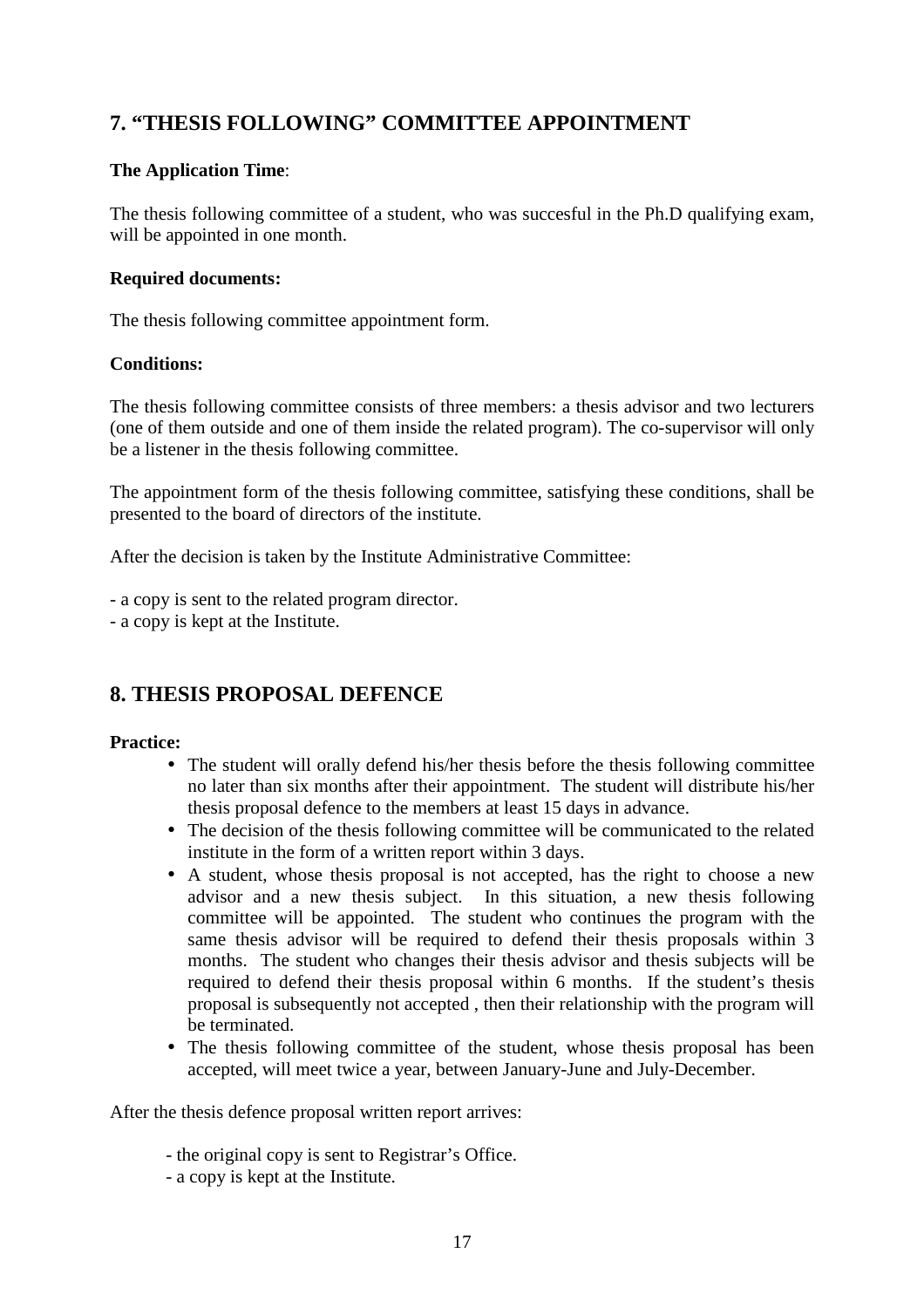## **9. THESIS JURY APPOINTMENT**

**Application duration:**The applications should be made at least 15 days before the date on which the thesis jury meet.

#### **Required documents:**

The thesis jury appointment form.

Note: At least 15 days before the date on which the thesis jury meet, a preliminary copy of the thesis - appropriately prepared in the thesis format - must be submitted.

#### **Conditions:**

- The master jury consists of five members, an advisor and four lecturers (at least one of them must be outside of the affiliated lecturers). One of the substitute members must be chosen from the affiliated lecturers. The other member must be chosen from outside the affiliated lecturers. If three of the noble members are from outside the department, then two of the substitute members can be chosen from the same department.
- Master's theses are expected to be finished in four semesters. For any extensions, the decision of program committee is required.
- The Ph.D. jury consists of five members. Three of them must be chosen from the lecturers that are in the thesis following committee of the student, and at least one of them must be chosen from a different university. One of the substitute members must be from the department, and the other should be a lecturer in a different university. All of the jury members should have at least Ph.D degree.

The thesis jury appointment forms that satisfy these conditions will be presented to the board of directors of the institute.

After the decision is taken by the Institute Administrative Committee:

- a copy of it is sent to Registrar's Office.
- a copy of it is sent to the related program director.
- a copy is kept at the Institute.
- a copy of it is sent to the student/advisor.

## **10. POSTPONING THE THESIS JURY DATE**

Reasons for postponing the thesis jury date:

- Jury members or the thesis advisor are outside of Ankara.
- Jury members or the thesis advisor are on annual vacation.
- Discomfort of the student or thesis advisor.
- Family related reasons of the student.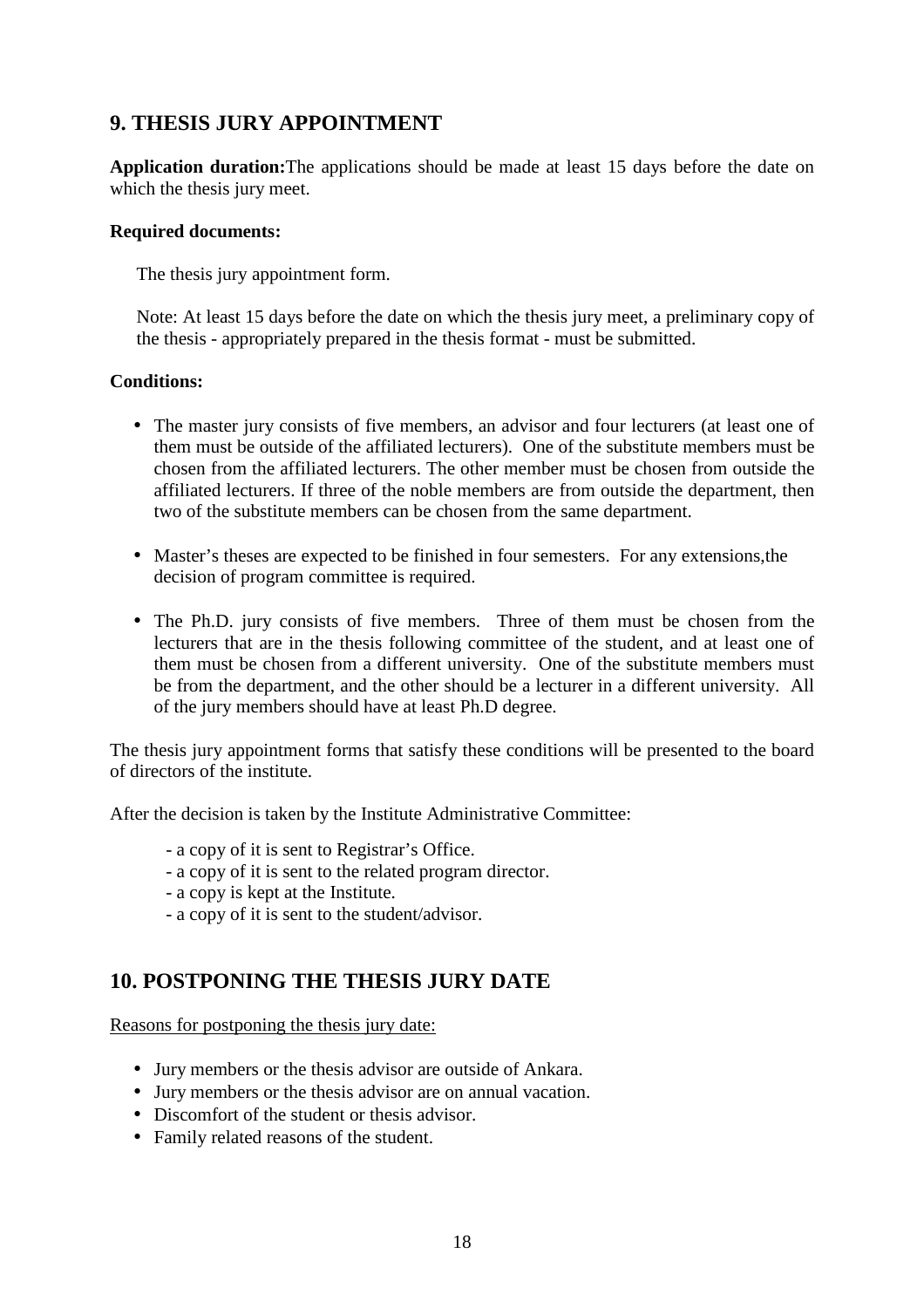#### **11.1 POSTPONING THE THESIS JURY DATE(STUDENT ORIGINATED):**

#### **Required documents:**

- The petition of the student that states the reasons to postpone the date.
- The opinion of the thesis advisor concerning the postponing.
- The OKAY letter taken from program to which the student is registered.
- If the postponing is due to the discomfort of the student: starting from the beginning of the report date, 5 working days will be added to report period.

#### **12.2 POSTPONING THE THESIS JURY DATE(NOT STUDENT ORIGINATED):**

#### **Required documents:**

- The Opinion of the thesis advisor concerning the postponing.
- The OKAY letter taken from program to which the student is registered.

After the decision is taken by Institute Administrative Committee:

- a copy is sent to Registrar's Office.
- a copy is sent to the related program presidency.
- a copy is kept at the institute.
- The student will be informed about the situation.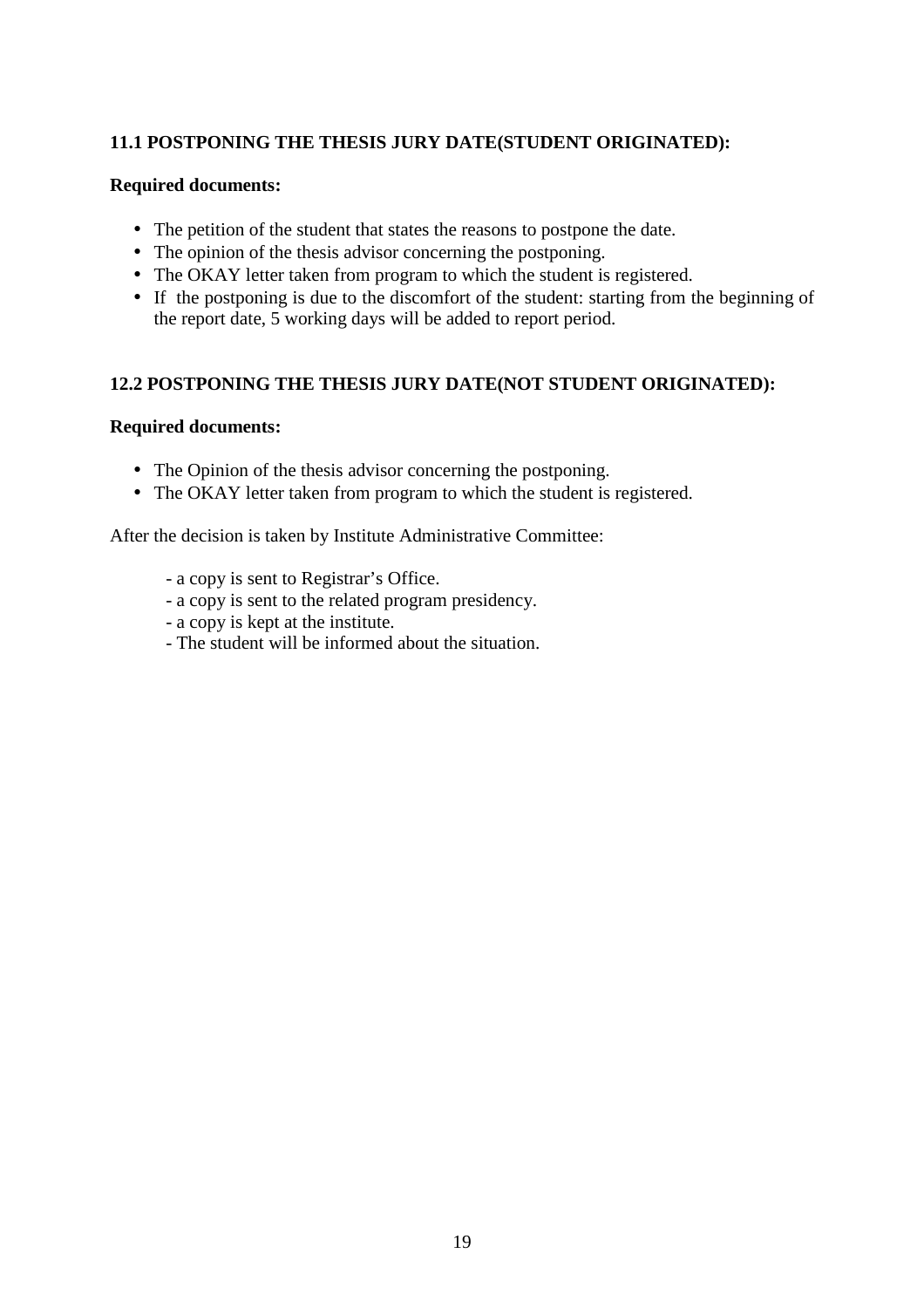# **TERM PROJECT**

## **1. TERM PROJECT**

Students of Master's programs without thesis (MPWT) are required to choose a faculty member to supervise their term Project not later than the end of their first semester in the program. It is expected that the student and his/her supervisor meet at least three times each academic semester.

- MPWT students must register for IAM 589 (under the section of their supervisor) in their last semester.
- IAM 589 students are required to:
- Report the tittle of their Project to the institute within the first month of the semester
- Submit a copy of their term Project to their supervisor prior two weeks before the end of the semester.
- In the last week of the semester give a presentation (about 20 min) of their term project to the institute.
- Submit a copy of their approved term Project to the institute.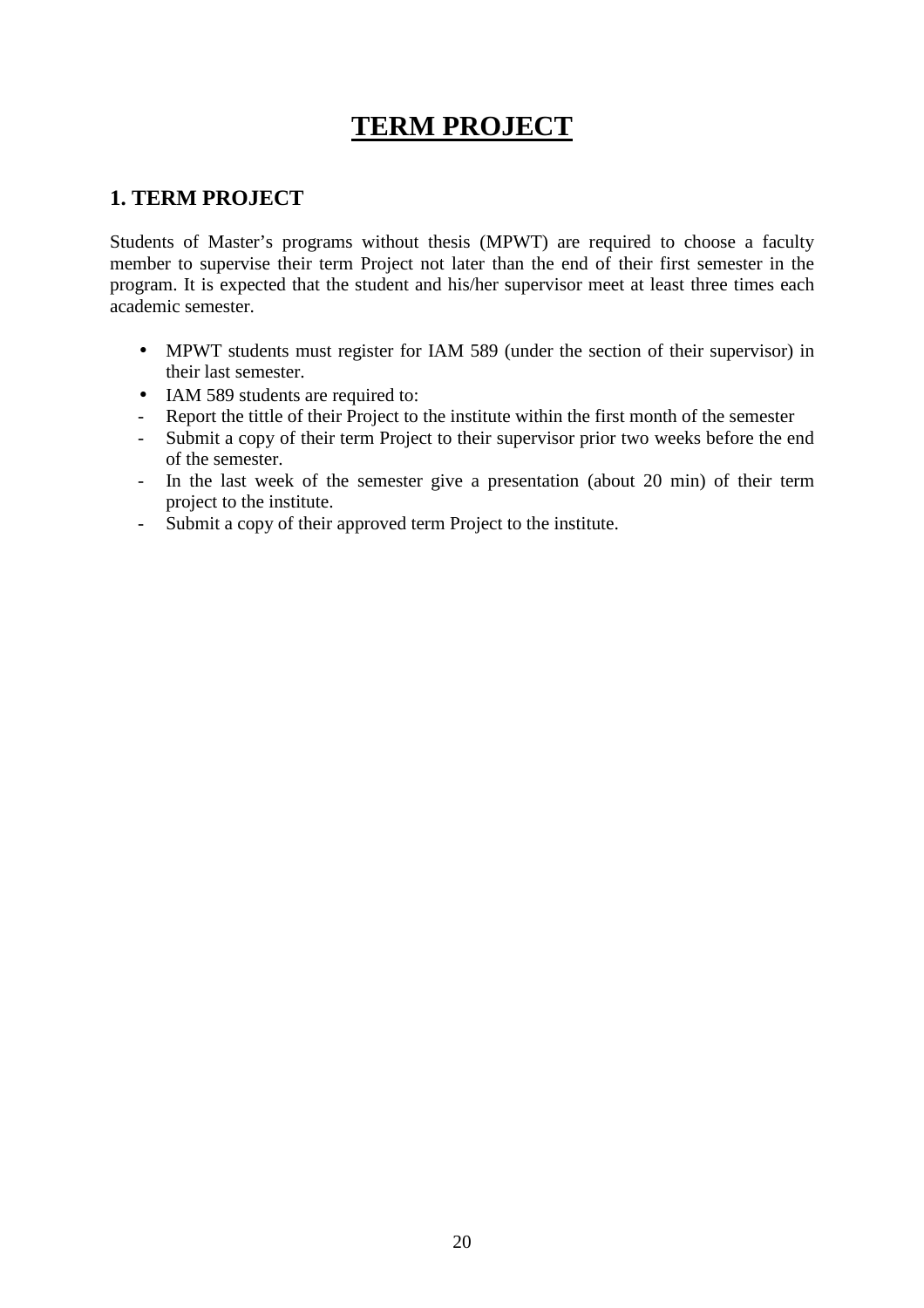# **SCIENTIFIC HR DEVELOPMENT PROGRAM (OYP)**

## **1. OYP and ARTICLE 35 RESEARCH ASISSTANTS**

#### **General Information:**

- With respect to Article 35 of law 2547, the research assistants coming from other universities registered to the OYP program, having temporary staff and doing their PhD in this university, can continue their education according to their OYP program.
- According to Article 35 research assistants who passed the PhD qualifying exam can be supported from the institute's budget: 50 million Turkish liras for domestic trips and 250 million Turkish liras for international trips (these amounts are valid for the year 2003).
- OYP research assistants are supported in accordance with OYP travel policies.

## **2. OYP at IAM**

- OYP students are evaluated as PhD students.
- These students are admitted to the M.Sc. Program and the given topic for their masters thesis is expected to be a part of their PhD thesis.
- The duration for M.Sc. cannot exceed two years and the total duration is expected to be 7 years at most.
- **The Institute's Administration Responsibilities:** 
	- **1.** To take the OYP thesis projects from the faculty and send these to the related universities or to the director's office.
	- **2.** To obtain information about the university quotas.
	- **3.** To form the juries with respect to the main science branches.
	- **4.** To announce the qualified candidates on the internet.

#### • **The Program's Responsibilities:**

**1.** To introduce the potential advisors to the OYP students and to assign the students' thesis advisor during the registration period of the first semester.

#### • **The Responsibilities of The Faculty Members Who Entered the OYP:**

- **1.** To prepare thesis topic suggestions.
- **2.** To prepare OYP thesis projects (BAP1) for students admitted to OYP.
- **3.** For each OYP student: to form a thesis committee in which one of the members should be from the student's university.
- **4.** To send the student evaluation form to the student's university at the end of each year (a copy of such form is also sent to the institute).

## **3. OYP TRAVEL POLICIES**

OYP has a financial fund for any kind of travel by OYP students who continue their education in METU. This policy has been prepared to explain the general rules about travelling. In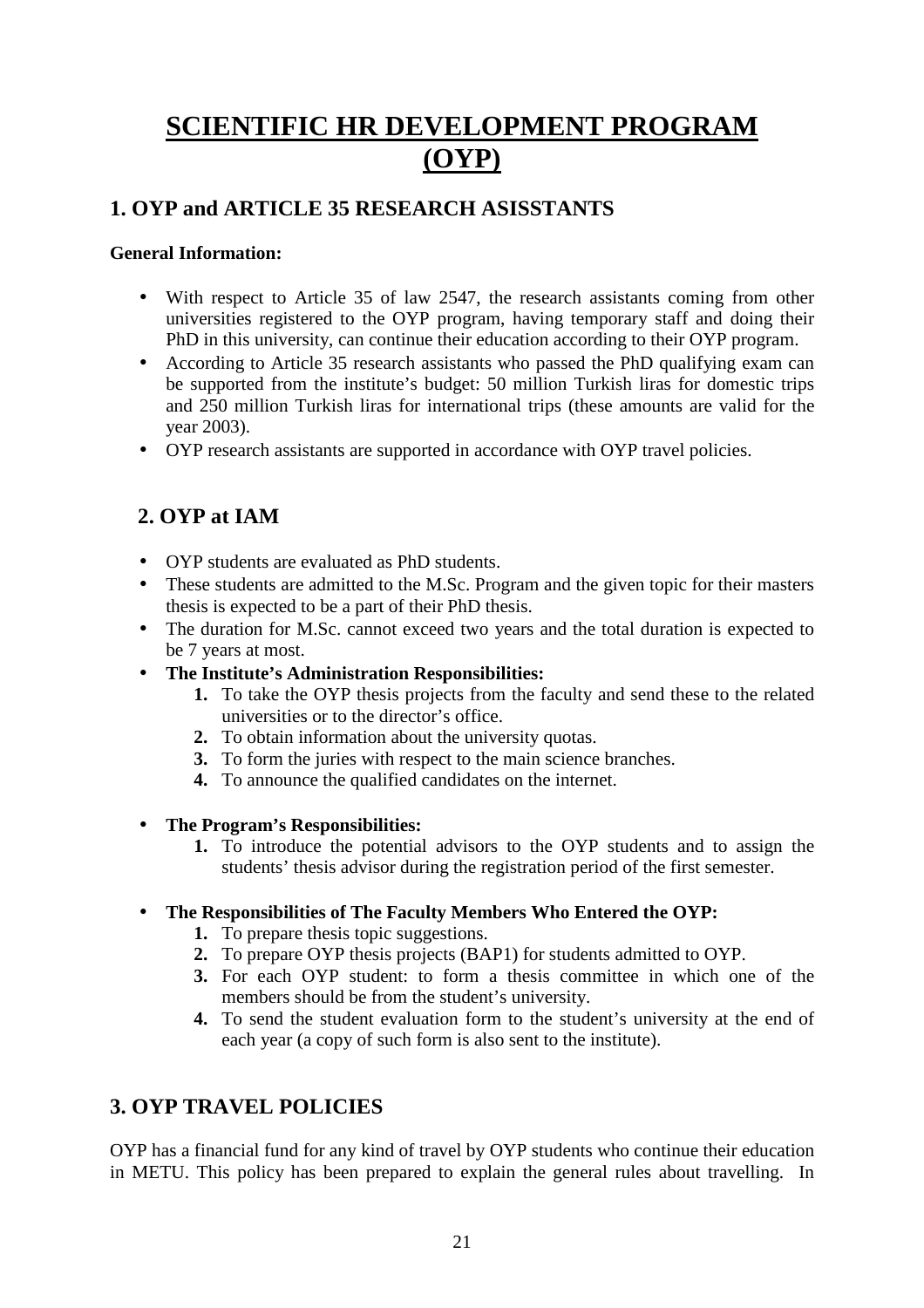accordance with program, travel is divided into two categories: "short-term" and "long-term" travel. The details about what type of travelling is supported by the OYP student's project budget are explained in the following articles:

#### **Article 1: Short-Term Trips Abroad:**

This kind of travels can is for at most three weeks. The aim of the travel is: to help the student attend to the scientific activities related to his/her thesis; to let the student increase their level of international experience; and to expose their works to such environments. Before conducting such travel the following should be considered:

- a) A student can attend only two short-term trips abroad. It is possible for the student to travel once before the PhD qualifying exam, but the second time must be later than the qualifying exam.
- b) The scientific activity can be a symposium or a congress related to the student's thesis, but it is required that the student submit a poster or an abstract concerning the activity.

After the decision of institute director committee, the thesis advisors can also attend a symposium or a congress after presenting posters or abstracts. The travel is supported by the project budget.

#### **Article 2: Short-Term Domestic Trips (for students)**

Students can attend to any national or international activity in Turkey. For international activities, the attendance registration fee is supplied only if they submit a poster or make a verbal presentation.

#### **Article 3: Long-Term Trips Abroad:**

This kind of trip abroad can be up to 9 months. The purpose of these assignments is to help the students increase their knowledge and experience. Thus, it can consist of making some analysis in a related area, or participating in summer schools and workshops. The general rules concerning these trips are as follows:

- a) Students must go to a university or a research center or a scientific institution.
- b) The trip can be taken after the qualifying exam and thesis suggestion is made.
- c) The trips abroad can only be taken twice and the total duration of the trips cannot exceed 12 months.
- d) The student informs the IAM, the advisor, and the thesis committee by written report every 3 months.

#### **Article 4: Expenditure and Budget**

All short and long-term travel and associated expenditure is supported by the OYP student's budget.

**a) All international and domestic travel plus associated expenditure for a student and faculty member are supported by project budgets. It can not exceed \$7000 (US Dollars) for the project's duration.**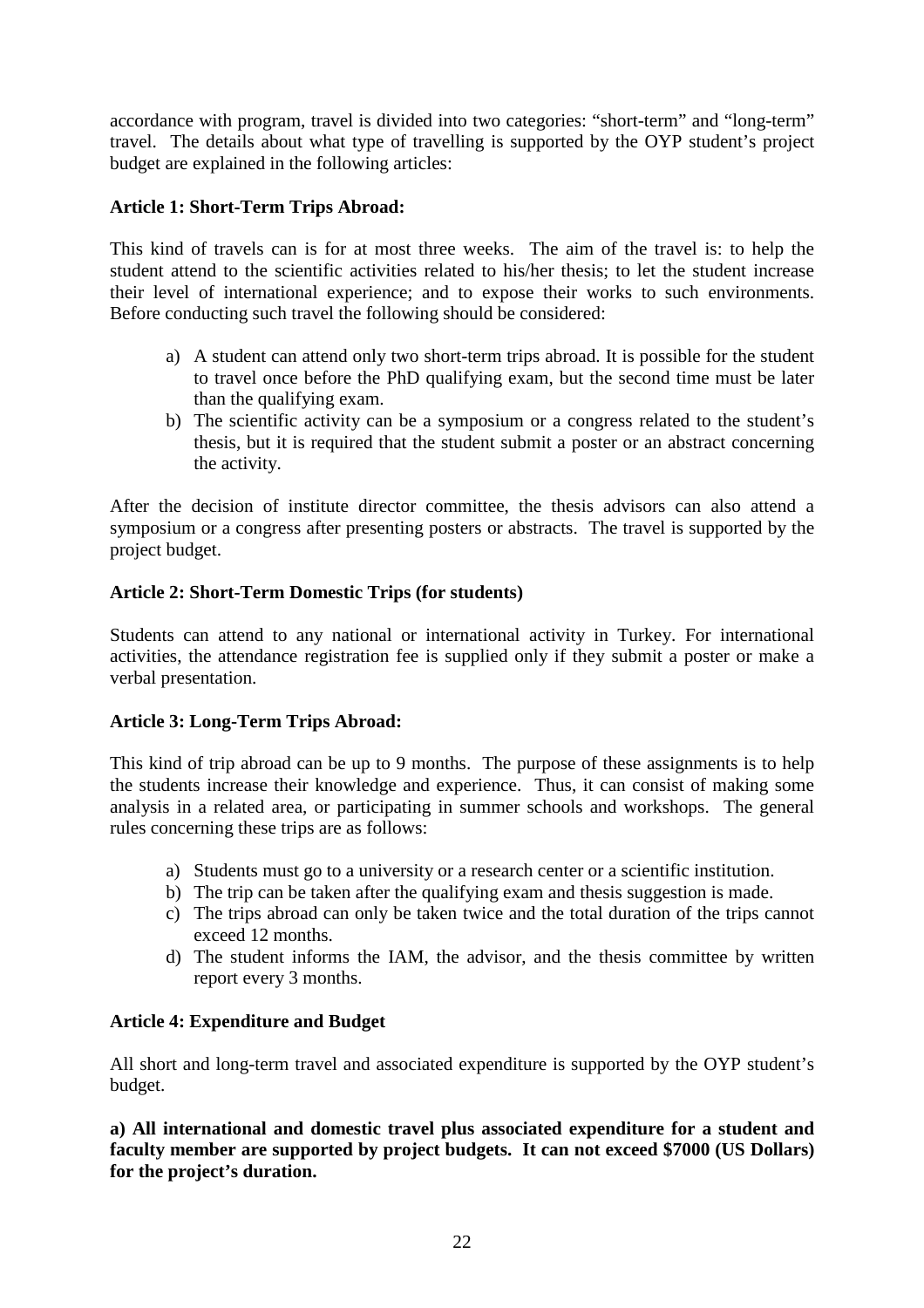b) After the decision of director committee is taken, the faculty members are supported if they submit a poster or verbal presentation related to the project topic.

#### **c) The amount of financial aid given to students who attend to a symposium or a congress are given below:**

- 1) **First** Group Countries: \$**800** (US Dollars) (Egypt, Tunisia, Algeria, Jordan, Lebanon, Bulgaria, Romania, Greece, Albania, Yugoslavia, Slovenia, Croatia, Bosnia Herzegovina).
- 2) **Second** Group Countries: \$**1200** (US Dollars) (European Countries not in First Group, Iran, Israel, and Middle East Countries).
- 3) **Third** Group Countries: \$**1460** (US Dollars) (Pakistan, India, South Africa, Eastern US-New York, Chicago and its neighbours)
- 4) **Fourth** Group Countries: \$**1740** (US Dollars) (Far East, Continental US (areas not covered by Third Group), Australia)

d) The amount of money given from the project budgets to the students who travel **long-term**  cannot exceed 30% of the amount stated in the Official Newspaper: reference 25025 published on the  $19<sup>th</sup>$  of February, 2003.  $*$ 

#### **\*These amounts can be adjusted in accordance with the amounts stated in the Official Newspaper published every year.**

The support that is provided for attending international activities in Turkey together with an abstract can not exceed the amount of the registration fee for the congresses that are held abroad in that year.

e) The application forms related to the long and short-term trips are attached.

Attachment: The pages 8 and 9 of Official Newspaper 25025 published in19 February, 2003.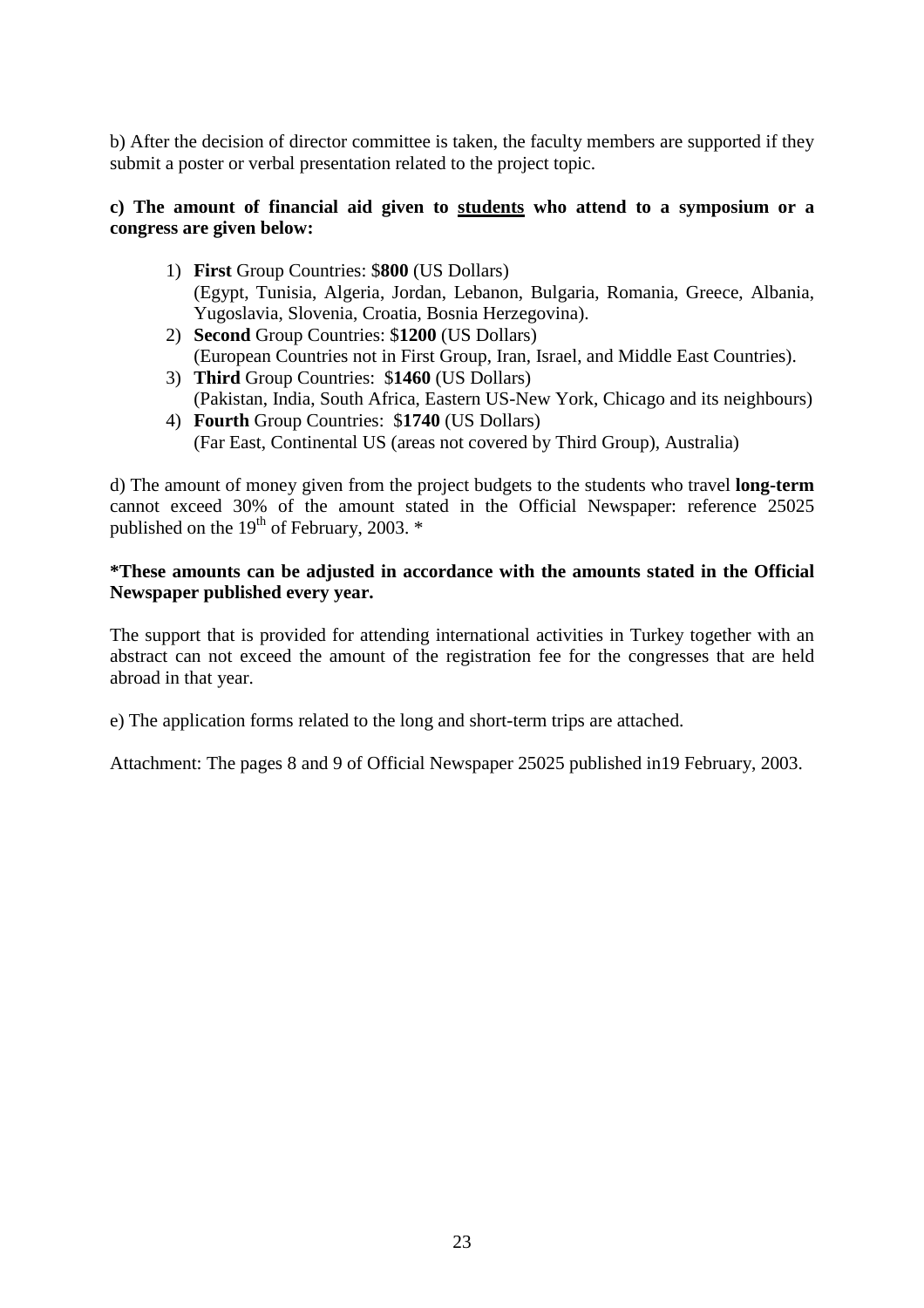## **22. PREASSESSMENT BASIS FOR BAP II PROJECTS**

- 1. BAP does not support the projects of OYP assistants.
- 2. BAP II does not support thesis student's oversea education and conference expenditure.
- 3. Being compatible with the mission of IAM, DAP( Interdisiplinary projects) have priority.
- 4. Projects of thesis advisors to newly appointed Assist. Prof. and Intructors have priority.
- 5. The support of all persons continuing BAP II will carry on according to budget constraints.
- 6. Amount of support: the support given by BAP II will be in accordance with budget opportunities and application numbers.
	- a) Because DAP is similar to BAP I, the support of these will be greater.
	- b) The budget support given to newly appointed young researchers may be increased from different resources.
	- c) It is advised that the budget should be prepared more for expenses, travel and services than equipment.
	- d) In supporting part of the offered projects, it is important that budgetary items should be comprehensively defined and well-grounded.
- 7. Suggested projects are evaluated according to the evaluation criteria of TUBITAK and AFP.

## **23. SPECIAL TOPICS (7XX) COURSE ACCEPTANCE**

**Application Period:** specified in the Academic Calendar.

#### **Required documents:**

- Approval paper drawn up by EADB.
- Formatted copy of the course to be entered on the computer system.
- Copy of the Academic Board's judgement from the relevant institute's department.

7XX courses, approved by Education committee, will be presented to the Institute Board. Course codes will be controled by our Institute.

#### **Requirements :**

One course, and at most two, will be opened as Special Topics(7XX).

After the approval of Academic Board of the Institute;

- One copy will be sent to Registrar's Office.
- One copy will be sent to the relevant program director.
- One copy will stay at the Institute.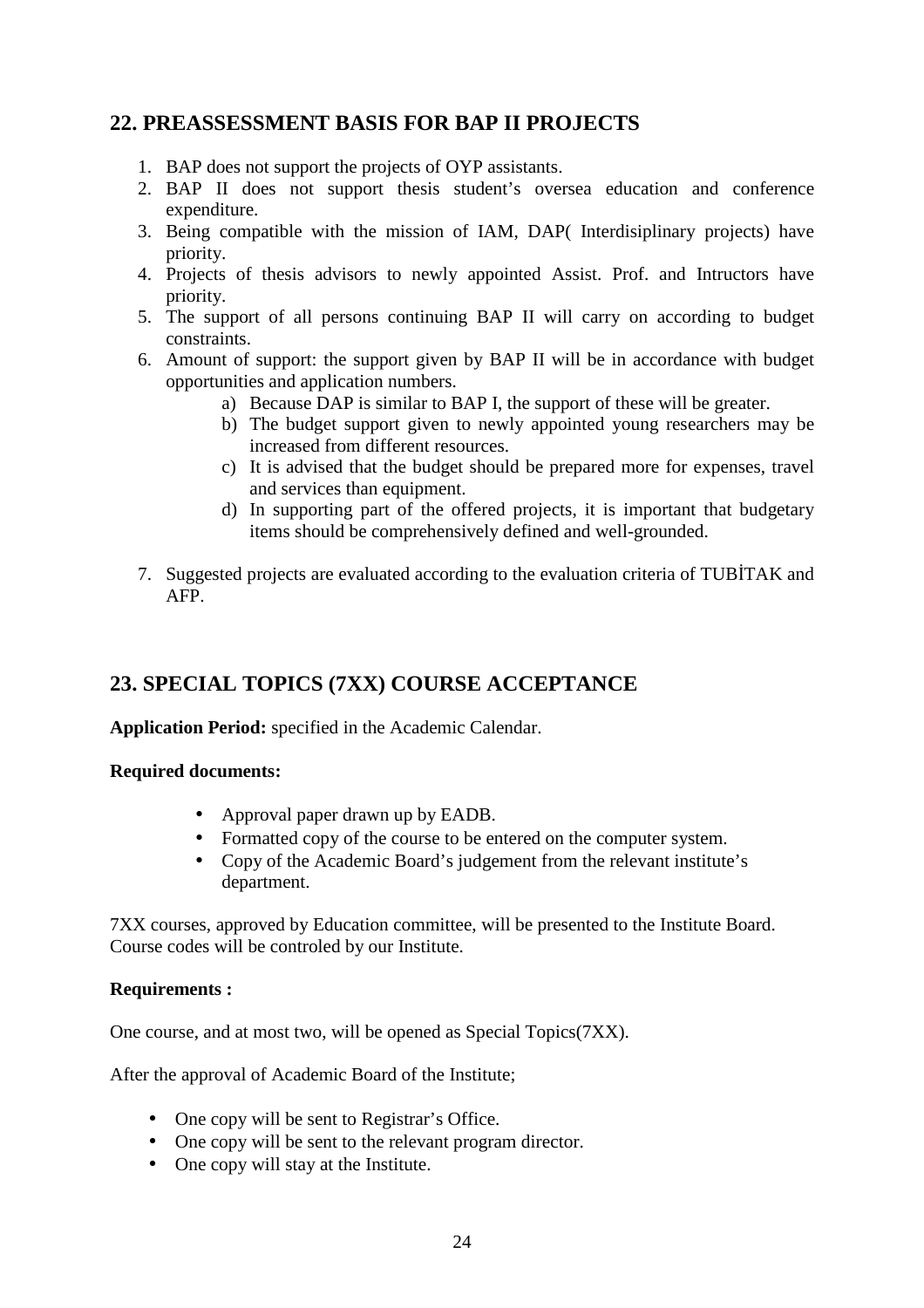## **24. 5XX and 6XX COURSE ACCEPTANCE**

**Application Period:** specified in the Academic Calendar.

#### **Required documents:**

- Approval paper drawn up by EADB.
- Formatted copy of the course to be entered on the computer system.
- Copy of the Academic Board's judgement from the relevant institute's department.

5XX and 6XX courses, approved by the Education committee, will be presented to Institute Board.

After the approval of Education committee:

- One copy will be sent to Registrar's Office.
- One copy will be sent to the relevant program director.
- One copy will stay at the Institute.

## **19. LECTURERS IN THE INSTITUTE STAFF**

#### **19.1 APPLICATION OF A NEW LECTURER:**

#### **Required documents:**

- The application form of the applicant, to be given to the related program director.
- The CV of the applicant.
- The proposal of the related program director.
- The English communication report obtained from the director of the Department of English.
- For the candidate, an appropriate report obtained from the jury, consisting of three members, on the principles of appointment and the evaluation of a lecturer.

All the documents will be presented to the Rector after they are presented to the board of directors of the institute.

#### **19.2 EXTENSION OF THE LECTURER DUTY PERIOD:**

#### **Required documents:**

• The application form of the applicant, to be given to the related program director.